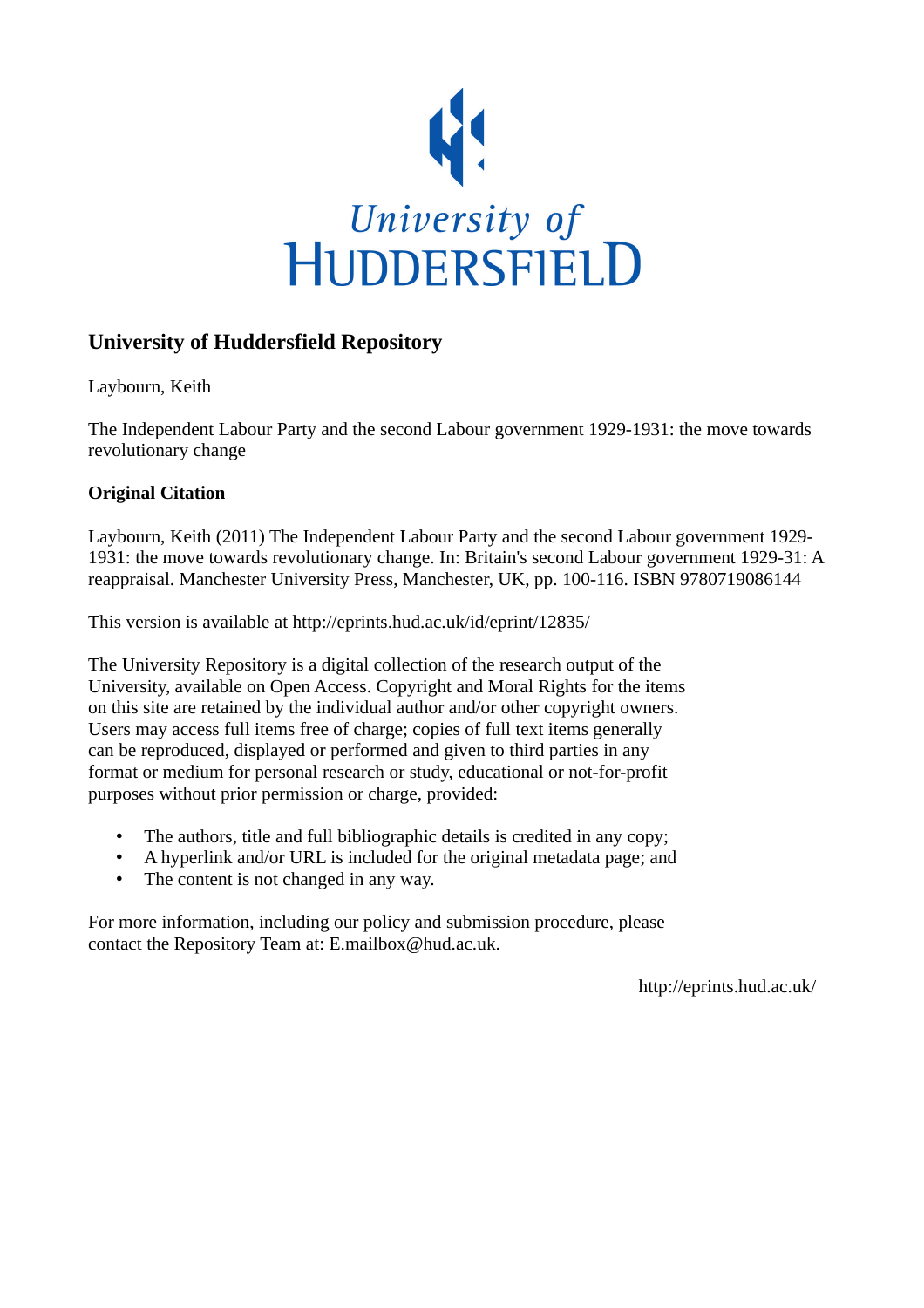## **Final, unedited script before peer review. Look at the final book for the final script.**  Keith Laybourn 23/2/2012. This was finalised in October 2010.

# **The Independent Labour Party and the second Labour Government c. 1929-1931: the move towards revolutionary change**

### Keith Laybourn

It is generally accepted that the Independent Labour Party disaffiliated from the Labour Party in July 1932 because of its reluctance to accept the 1929 revised Standing Orders of the Labour Party which forbade all Labour MPs from voting against the Government and committed them to voting as directed by the Labour whips, except on grounds of conscience.<sup>1</sup> It is argued that the attempt to enforce the 1929 Standing Orders in 1932 led to the disaffiliation of the ILP from the Labour Party. However, what is less agreed is what led to this state of play. Indeed, why was there so much feeling over the new Standing Orders that disaffiliation could be considered the only course of action by the majority of ILP delegates who attended the Special Meeting at Bradford in July 1932? Why were the new Standing Orders the reason, or pretext for, disaffiliation? In answer to these questions, R. E. Dowse, in his book *Left in the Centre* suggests that there was a clash of personalities and policies within the context of the revolutionary fervour of ILP leaders such as Fenner Brockway and James Maxton and that this led to disaffiliation.<sup>2</sup> It is a view endorsed by Alan McKinlay and James. J. Smyth who suggest that the tensions were beginning at the time of the

 $\overline{\phantom{a}}$ 

<sup>1</sup> Gidon Cohen, The Failure of a Dream: The Independent Labour Party from Disaffiliation to World War II (London, I.B. Tauris, 2007), pp. 11-12, 18-28; Gidon Cohen,' The Independent Labour Party, Disaffiliation, Revolution and Standing Orders', History, vol. 86,282 (April, 2001);F. Brockway, Socialism Over Sixty Years: The life of Jowett of Bradford (London, Allen & Unwin, 1946); Keith Laybourn, "Suicide During a Fit of Insanity" or the Defence of Socialism? The secession of the Independent Labour Party at the special conference at Bradford, July 1931', Bradford Antiquary 3 (1991), pp. 41-53.

<sup>2</sup> R. E. Dowse, Left in the Centre : The Independent Labour Party 1893- -1940 (London, Longman, 1966), pp.181-2.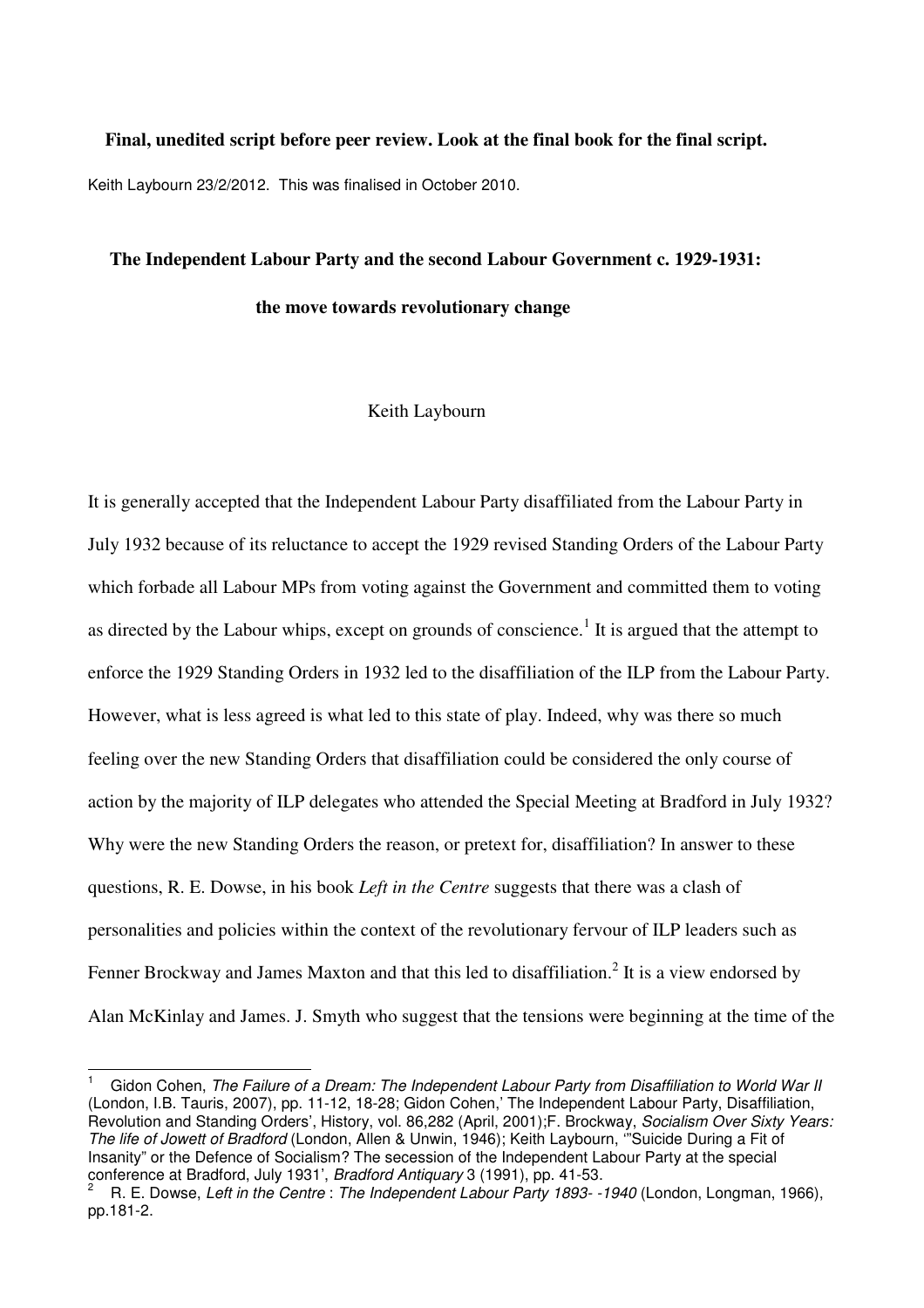1926 General Strike and the 'Socialism in Our Time' campaign which attempted to raise the pace of change to socialism, but which also succeeded in dividing regional bodies such as the Scottish ILP.<sup>3</sup> R. K. Middlemass, in his book *The Clydesiders*, concluded that disaffiliation was a 'suicide during a fit of insanity'.<sup>4</sup> More recently, Gidon Cohen has suggested that there was reasoned debate in the move towards disaffiliation.<sup>5</sup> All three interpretations raise questions about the nature of the decision to disaffiliate. The first implies long –term decisions, the second a more immediate decision following the collapse of the second Labour government, whilst the third suggests that it was a hard fought and reasoned debate led to disaffiliation. Ironically, none of these are exclusive of each other, although they clearly vary in emphasis. The fact is that there had been tensions between the ILP and the Labour Party before the formation of the second Labour government, during the administration of the second Labour government, and afterwards. The second Labour government merely heightened the potential for conflict and division. But, as David Howell has reflected, there may be no clearly defined explanation based upon the Labour Party's gradualism and the battle over Standing Orders, for neither issue would have gained a majority for disaffiliation. Indeed, as Howell writes, 'The trajectory of the ILP in the decade after 1922 cannot be captured adequately in the narrative of socialist disenchantment with the compromises of gradualism.<sup>' 6</sup> Nevertheless, nuanced or not, the narrative of the second Labour government provided the context and the final reason for disaffiliation.

The ILP famously voted to leave the Labour Party at a Special Conference of the ILP held at Jowett Hall, Bradford in July and August 1932, almost a year after the end of the second Labour government. The fact that there was an intervening period of a year between the end of the Labour Government and disaffiliation has meant that considerable emphasis has been placed upon the

 $\overline{a}$ 

<sup>3</sup> A. McKinlay and James J. Smyth,'The end of the "agitator workman": 1926-1932', in A. McKinlay and R. J. Morris, The ILP on Clydeside 1893-1932: from foundation to disintegration (Manchester, Manceshetr University Press, 1991), pp. 177, 200.

<sup>4</sup> R. K. Middlemass, The Clydesiders: A Left Wing Struggle for Parliamentary Power ( London, Hutchinson, 1965), pp. 259-71.

<sup>5</sup> Cohen, The Failure of a Dream, pp. 14-28.

<sup>6</sup> David Howell, MacDonald's Party: Labour Identities and Crisis 1922-1931 ( Oxford, Oxford University Press, 2002), p. 308.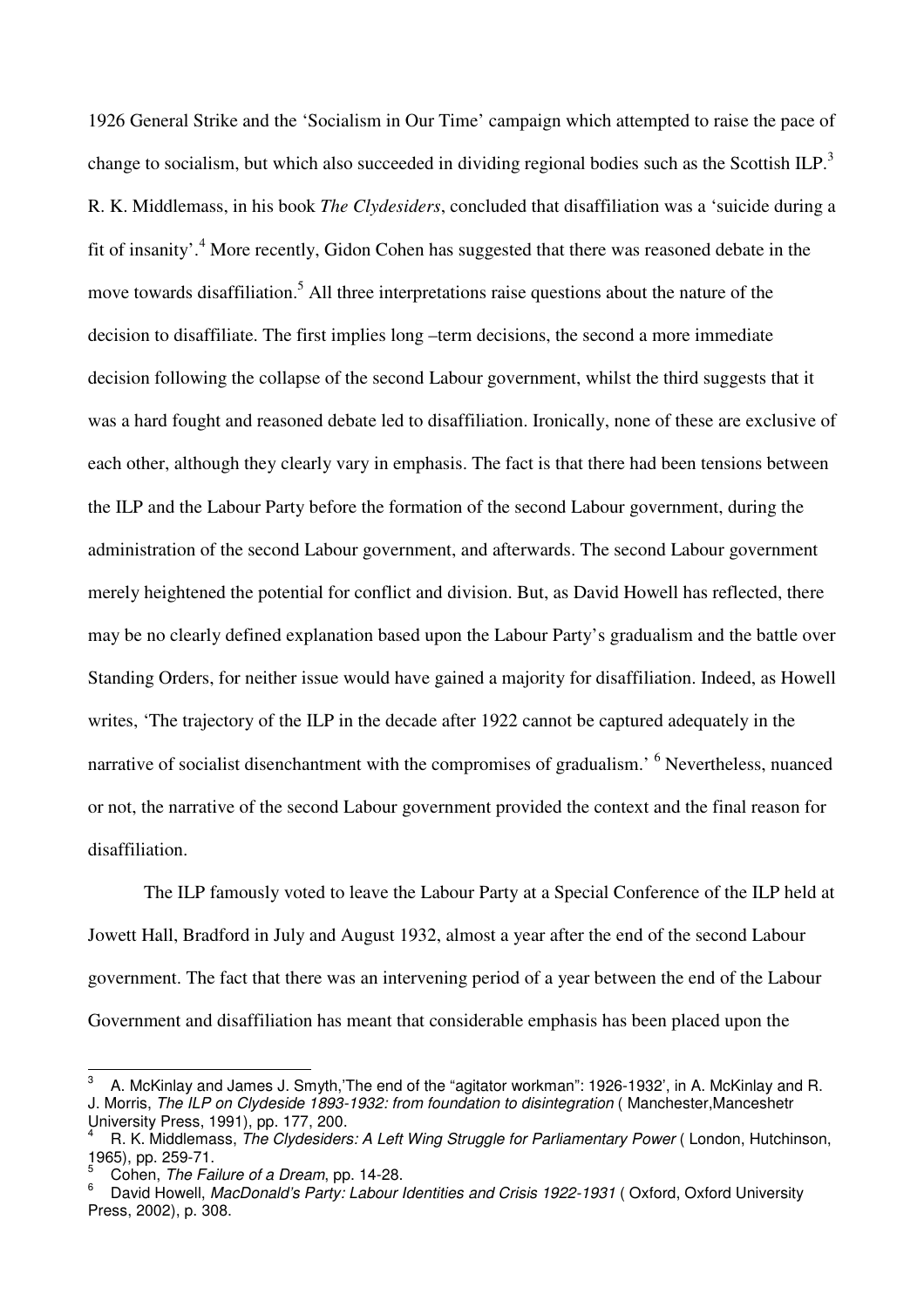events of that year, most markedly the famous negotiations over Standing Orders between the ILP and the Labour Party in May and June  $1932$ .<sup>7</sup> Labour's general election defeat of October 1931, when Labour's parliamentary representation fell from 291 (in 1929 and 287 in 1931) to 52, had certainly pressured the Parliamentary Labour Party (PLP) to tighten ranks and to seek the full application of the new Standing Orders of 1929. Yet one should not forget that throughout the term of the second Labour government the reformed ILP group under Jimmy Maxton had simply ignored the new Standing Orders, as did a total of 126 Labour MPs throughout the lifetime of the second Labour administration.<sup>8</sup> Indeed, the fight over the revised Standing Orders was as fervently played out in more than two years of a second Labour government as it was in the year after its fall. Indeed, the ILP MPs became intense critics of the 'gradualist' Labour government and Labour Party and some of them began to advocate a 'new revolutionary policy' *en route* to disaffiliation. The period of the second Labour government was thus crucial in, and central to, the process of political change within the ILP. It ensured that the disaffiliationists, probably a minority at the time of the second Labour government, were able to secure the majority of support they needed for their policy of disaffiliation and revolutionary change.

 This tension between the ILP, on the one hand, and the Parliamentary Labour Party (PLP) and second Labour government, on the other, was hardly unexpected given the protean nature of the Labour Party. The fact is that the ILP had always exercised its political independence of the PLP. Indeed, Fenner Brockway, sometime Chairman of the ILP and long-time editor of its paper the *New Leader*, summarized this long–standing policy and practice in the *New Leader*, 10 July 1931, stressing that the ILP MPs had always accepted the policies of the Labour Party Conference except

 $\overline{a}$ 

<sup>7</sup> New Leader, 5 August 1931 indicates that the PLP considered the revised Standing Orders on 24 May 1932 but that the Labour Party National Executive Committee decided not to revise them on 26 May. On 1 June 1932 the PLP decided not to revise them but on 5 June 1932 the ILP offered to meet the Labour Party on the issue of revision of Standing Orders. On 23 June the Labour Party Executive informed the ILP that there would be no revision of Standing Order. On 8 July the NAC of the ILP announced its intention to submit a resolution in favour of disaffiliation at a Special Conference at Bradford at the end of July 1932.

<sup>8</sup> Brockway, Socialism Over Sixty Years, p. 300, indicates that 126 out of the 287 MPs ( 291 according to most indications) voted against the second Labour Government during its existence. The New Leader, 12 June 1931 suggest that the figure is 126 out of 280 in an article on 'Relation between the Independent Labour Party and the Labour Party'.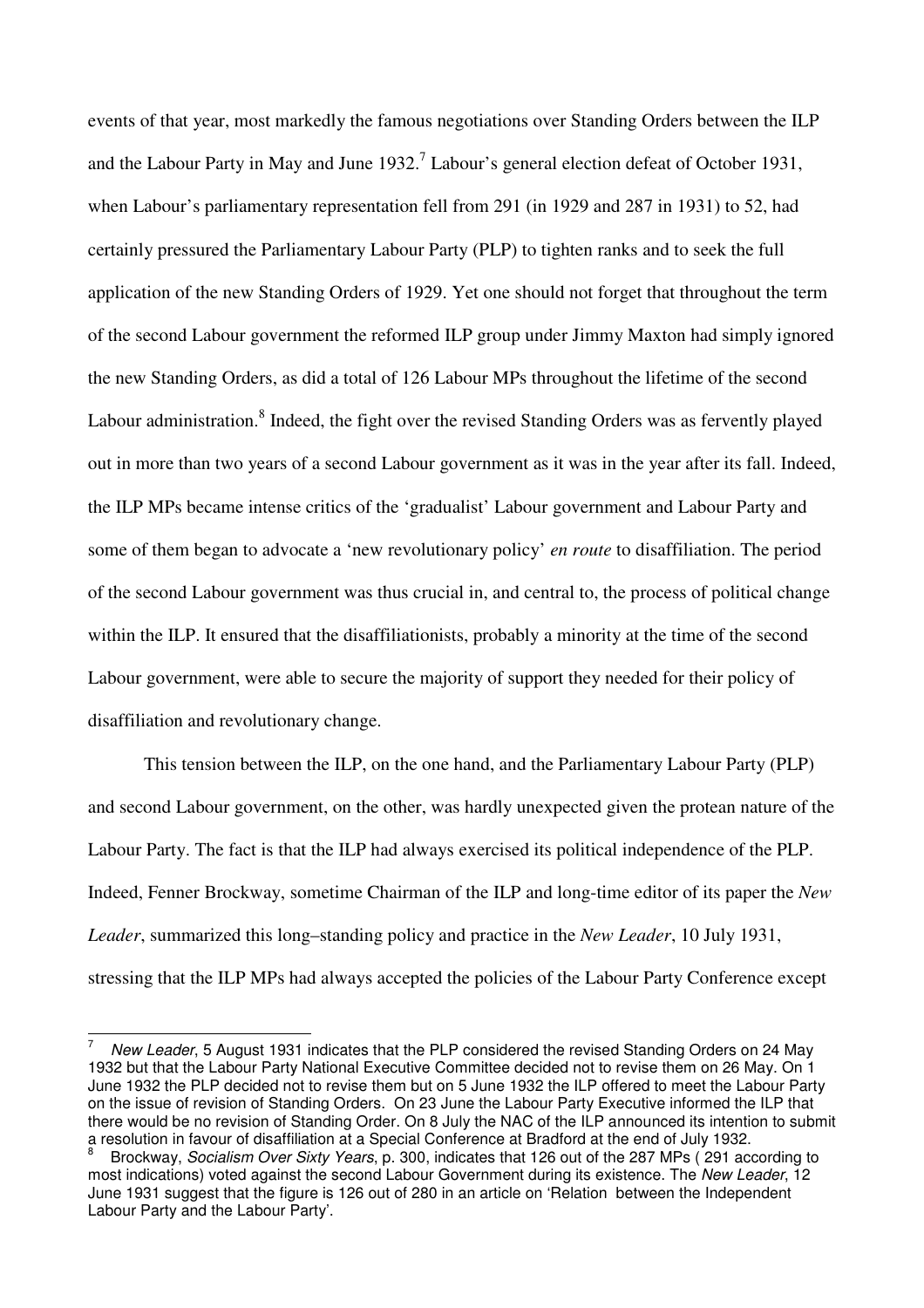on the issue of armaments: 'The Labour Party believing in decision by international agreement, the ILP by national example.<sup>9</sup> In June 1932 he added that the ILP had always honoured its 'conditions of affiliation' to the Labour Party but at the same time had 'maintained its right to advocate Socialist policies beyond the Labour programme. That right has never been and should not be challenged. $10<sup>10</sup>$ 

 In order to defend that position the ILP had in fact taken a decision at its 1930 Easter Conference (held at Birmingham) to reconstruct its Parliamentary group on a resolution on 'basis of acceptance of the policy of the ILP' as agreed at its annual conferences and the NAC.<sup>11</sup> It was carried by a vote of 7 to 1, after a vigorous debate in which the minority expressed the view that such an action would fragment socialism and halt the socialist advance.<sup>12</sup> This effectively meant that the ILP was intending to act as a party within a party but discussions took place and appeared to resolve the differences between the ILP and the Labour Party on 25 July 1930. However, on 30 July 1930 the ILP, without warning the Labour Party, re-issued its request for ILP MPs to pledge themselves to the policies of the ILP. This led to a spate of meetings and correspondence between the ILP and the Labour Party in July and August 1930. The discussions went into November and December, when the ILP attempted to force ILP - sponsored MPs to commit themselves to a pledge of loyalty to the ILP.<sup>13</sup> Alongside this was the demand of the NEC of the Labour Party and the PLP that the revised Standing Orders of 1929 should be accepted, the failure of which leading to Tom Irwin's parliamentary campaign in East Renfrew in November 1930 being supported only by the ILP. The fact is that these types of conflicts between the ILP's demand for the loyalty of its members and the Labour Party/PLP demand for the loyalty of the ILP MPs, rumbled on throughout

<sup>9&</sup>lt;br>New Leader, 10 July 1931, article on 'The Crisis before the ILP' by A. F. Brockway.

Ibid., 12 June 1931. Elements of this also appear on 1 April 1932 in the New Leader report on A. Fenner Brockway's address 'On the Coming Revolution' to the ILP Easter Conference.

The Labour Party, Report of the 32<sup>nd</sup> Annual Conference. 1932 (London, Labour Party, 1932), Appendix VIII, p. 293. The resolution was put forward by Hilda Jennings, an ILP delegate from London.

<sup>12</sup> Howell, MacDonald's Party, pp. 292-3,indicates that the main opposition came from Patrick Dollan, the leading figure in the Glasgow ILP and strong rival to Jimmy Maxton, and Tom Stamford.

Labour Party, Report, 1931, pp. 295-6.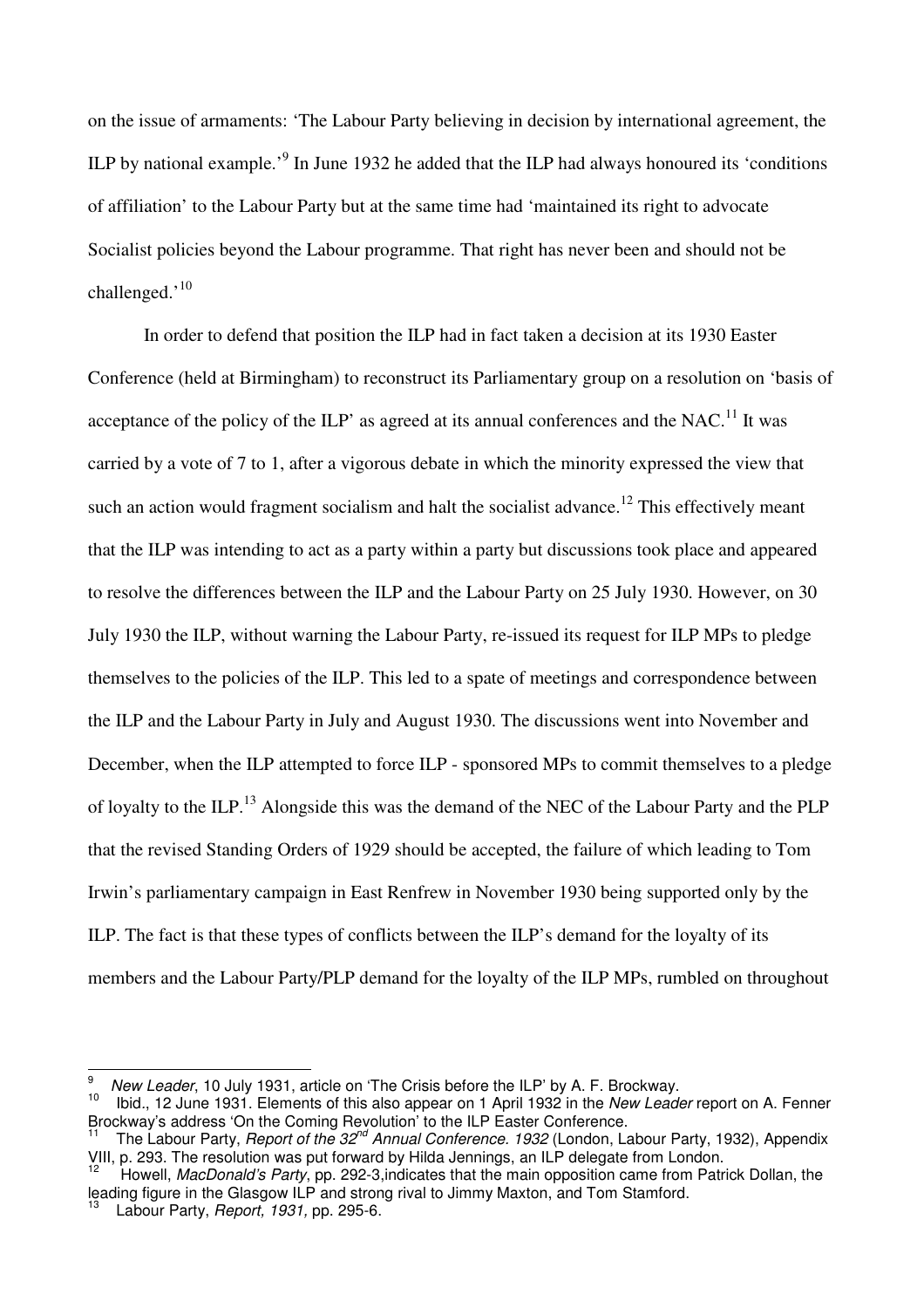the entire period of the second Labour government. The debate over Standing Orders might have heated up in the summer months of 1932 but it was an ever-present issue in 1930 and 1931.

Crucial to the decision of the ILP not to compromise on their assumed rights of independence of action was the political record of the second Labour government which offered proof positive of the failure of socialist 'gradualism' to some sections of the ILP and spurred them along the route to more revolutionary policies. As Fenner Brockway stated at the Easter Conference of the ILP in March 1932

If the experience of a Labour Government had filled the minds of only the working class section of the electorate with a positive faith and a positive sense of achievement they would be immune to all the power and scorn of the Capitalist Parties. It was the failure of the Labour Government during these months of office which made the minds of the working class in a negative condition which easily responded to the negative phrases and fears during the three weeks of the election.<sup>14</sup>

To some sections of the ILP the second Labour government was a missed opportunity and the introduction of socialism now required a new direction.

I

Despite this frustration with the second Labour government one should not forget that there were tensions developing between the ILP and the Labour Party long before 1929. The ILP, formed as a national socialist party at Bradford in 1893, had seen itself as the intellectual godparent of the Labour Representation Committee and the Labour Party in the early twentieth century. However, it had had to reassess its position in 1918 when the Labour Party committed itself to socialism. Eventually resolving to remain in existence and affiliated to the Labour Party in the early 1920s, it sought to influence the Labour Party through its growing influence on the Clydeside. In exercised some significant parliamentary influence and was largely responsible for the PLP electing James Ramsay MacDonald as Labour Leader in 1922. However, its relations with MacDonald and the first

 $\frac{1}{14}$ New Leader, 1 April 1932.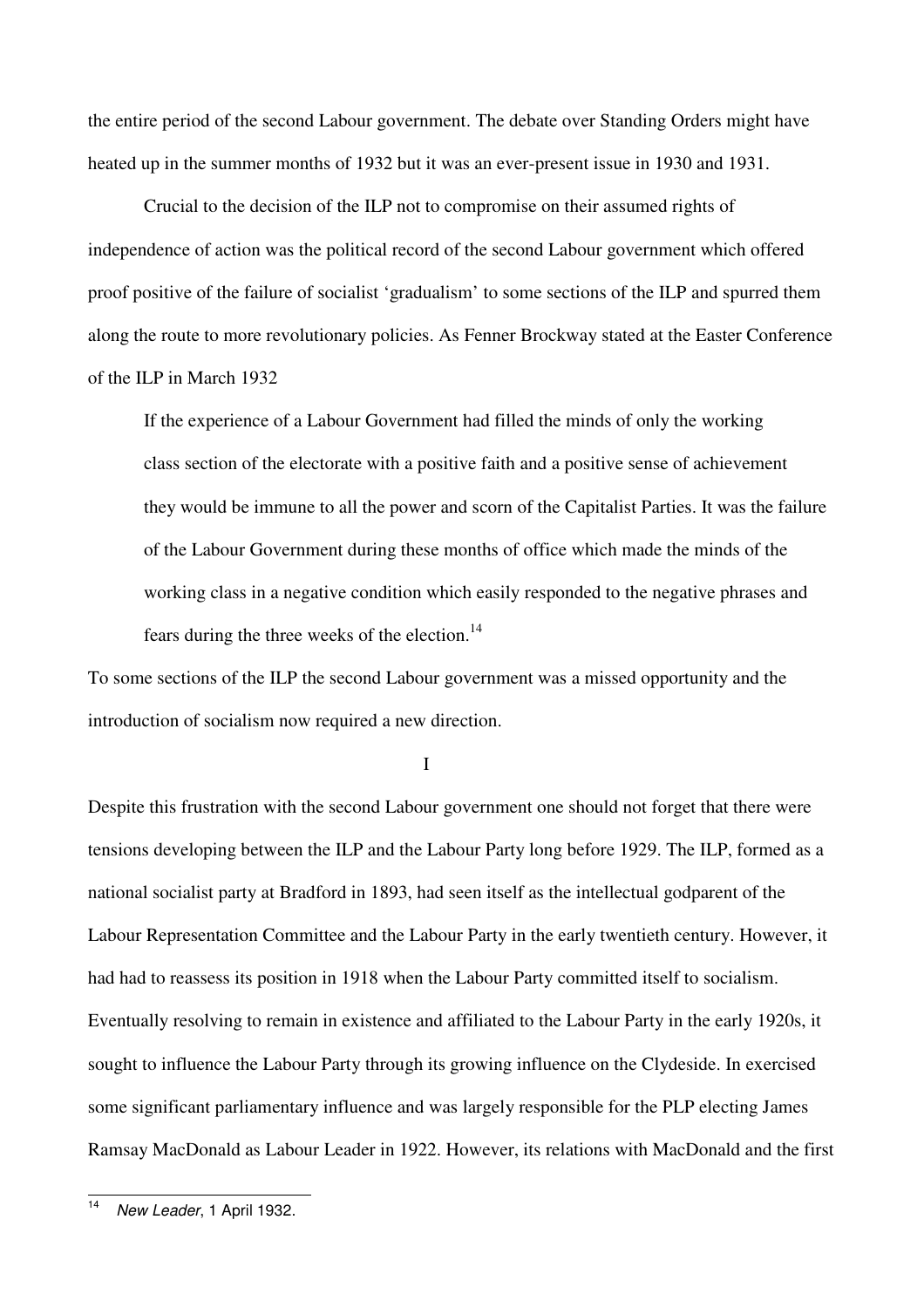Labour government of 1924 went sour, even though John Wheatley, Fred Jowett, and other ILP activists, did gain office in that government. Indeed, there is the infamous remark of MacDonald, at 10 Downing Street, when presented with a resolution from the ILP parliamentary group: 'Well, Brockway, what commands have you brought me today.<sup>'15</sup>

Nevertheless relations between the ILP and the Labour Party had been relatively good up to that point in the 1920s, Clifford Allen, the ILP Chairman, maintaining a close personal friendship with MacDonald. However, once Fred Jowett took over from Allen as Chairman in 1925 and James Maxton replaced him in 1926, relations grew much worse. The 'Socialism in Our Time' programme that the ILP mounted in the mid 1920s divided members of the ILP and worsened relations with the Labour Party, whose Leader was willing to point to the contradictions in the programme. Indeed, drawn up by Clifford Allen, and friends, and advocating gradual ameliorative policies such as the living wage, the campaign stressed the need to redistribute the income to the mass consumers in order to create the home demand that would reduce unemployment. However, once Allen was removed by the Clydesiders the preamble was amended to indicate that the need to bring about the collapse of capitalism when it was evident that the majority of the policy was designed to make capitalism work more efficiently in the interest of the workers.<sup>16</sup> Several months before the new policy was approved by the ILP Conference in April 1926 its advocates stated that 'They believed that 'the old order was breaking down' and that resolute socialist policies would be need to 'carry us through the period of transition from the old to the new civilisation'.<sup>17</sup>

MacDonald and the Labour Party pointed to these contradictions and largely dismissed the campaign much to the annoyance of the Clydeside section of the ILP.<sup>18</sup> MacDonald feared that the living wage policy, with its effective advocacy of a national minimum wage, would be a 'millstone' around the neck of the Labour Party and that socialism would arise out of the healthy aspects of

 $15$ <sup>15</sup> F. Brockway, ? Inside the Left? p. 152; also quoted in D. Marquand, Ramsay MacDonald (London, Jonathan Cape, 1977), p. 409.

<sup>16</sup> Bradford Pioneer, 1 January 1926. 17

Ibid.

<sup>18</sup> Ibid.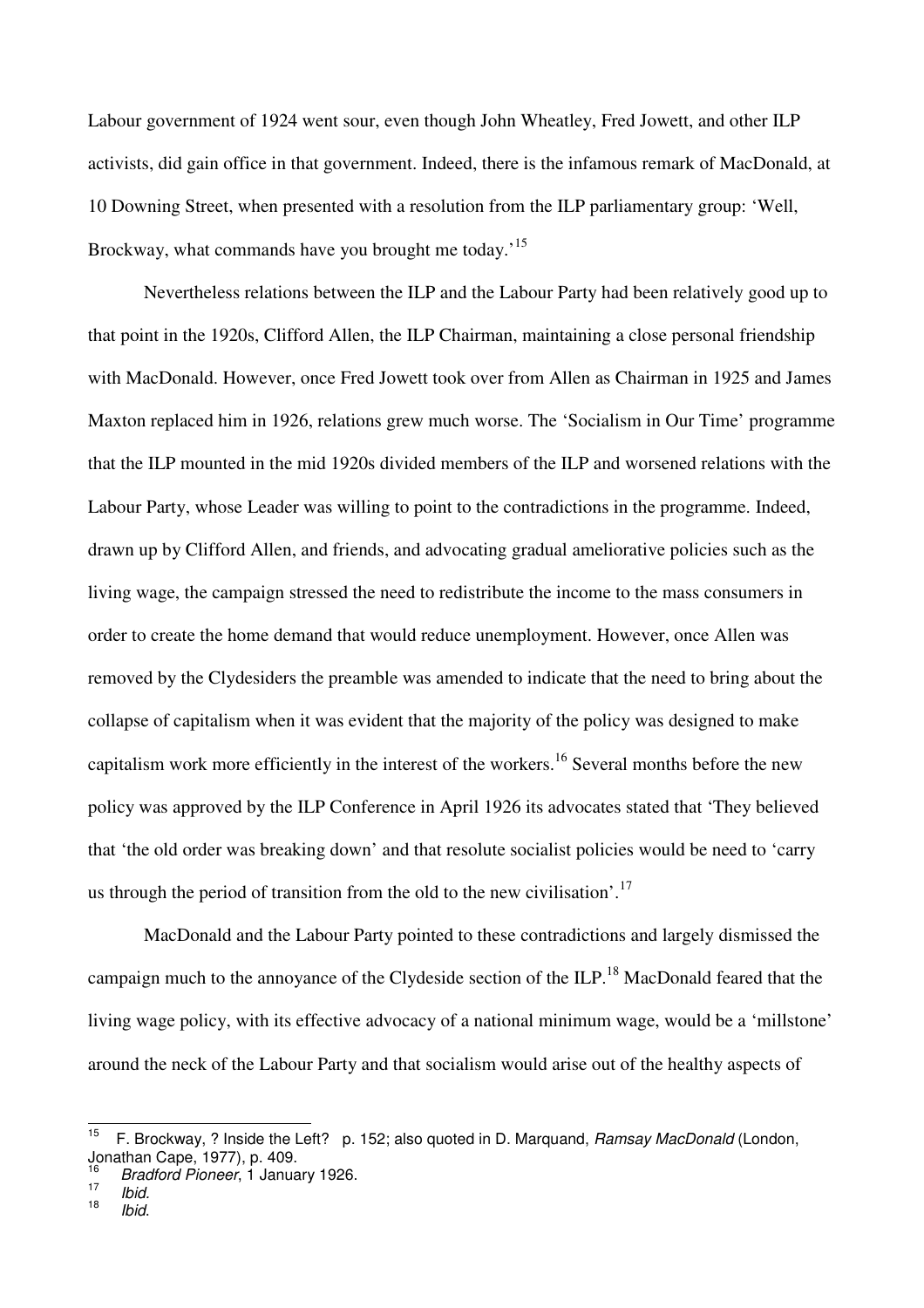society and not its failing sections.<sup>19</sup> It was condemned further by MacDonald at the Labour Party Conference in 1927 as 'a programme of flashy futilities'.<sup>20</sup> In addition, there was some local disquiet amongst ILP members. The Bradford ILP discussed the ;living wage policy' in February 1926 and voted in favour although there was criticism from Councillor Brooke who was 'anxious lest trade union power should be undermined' and others who felt that 'Socialism in Our Time' would 'bolster up the capitalist system'.<sup>21</sup> Some clearly felt that the proposal was 'fathered by Impatience and mothered in Piety'.<sup>22</sup>

This rising conflict between the ILP and the Labour was markedly evident at the Labour Party conference held at Birmingham in 1928, when Labour's general election manifesto *Labour and the Nation* was debated over three days. MacDonald emphasised the need for gradual change to state action to deal with unemployment, the assumption being that unemployment was a failure of capitalism and that socialism would ultimately deal with it. MacDonald's critics talked of class conflict and the need for faster moves towards socialism. However, Jimmy Maxton did admit that socialism could no longer be approached by a 'long, slow process of gradualist, peaceful, Parliamentary change' and declared that once the programme was implemented socialism would be still as far away as ever, ending with the cry 'let your slogan be: "Socialism is the only remedy".<sup>23</sup>

Tensions were clearly running high even before the second Labour government came to power in June 1929 and even before MacDonald consigned most of the ILP's 37 (of 291 Labour) MPs to the back benches cramped and confined by with new Standing Orders that aimed to prevent them voting against raising amendments to government legislation or voting against it. The ILP was not about to be muzzled.

II

Check

<sup>19</sup> Quoted in D. Marquand, Ramsay MacDonald (London, Jonathan Cape, 1977), pp. 452-6, from Socialist Review, March 1926.

<sup>20</sup> Quoted in D. Marquand, Ramsay MacDonald (London, Jonathon Cape, 1977), p. 454 21

Bradford Pioneer,5 February 1926. 22

 $\frac{22}{10}$  Ibid., 9 April 1926. The quote is taken from H. N. Brailsford's speech at the ILP Conference of 1926.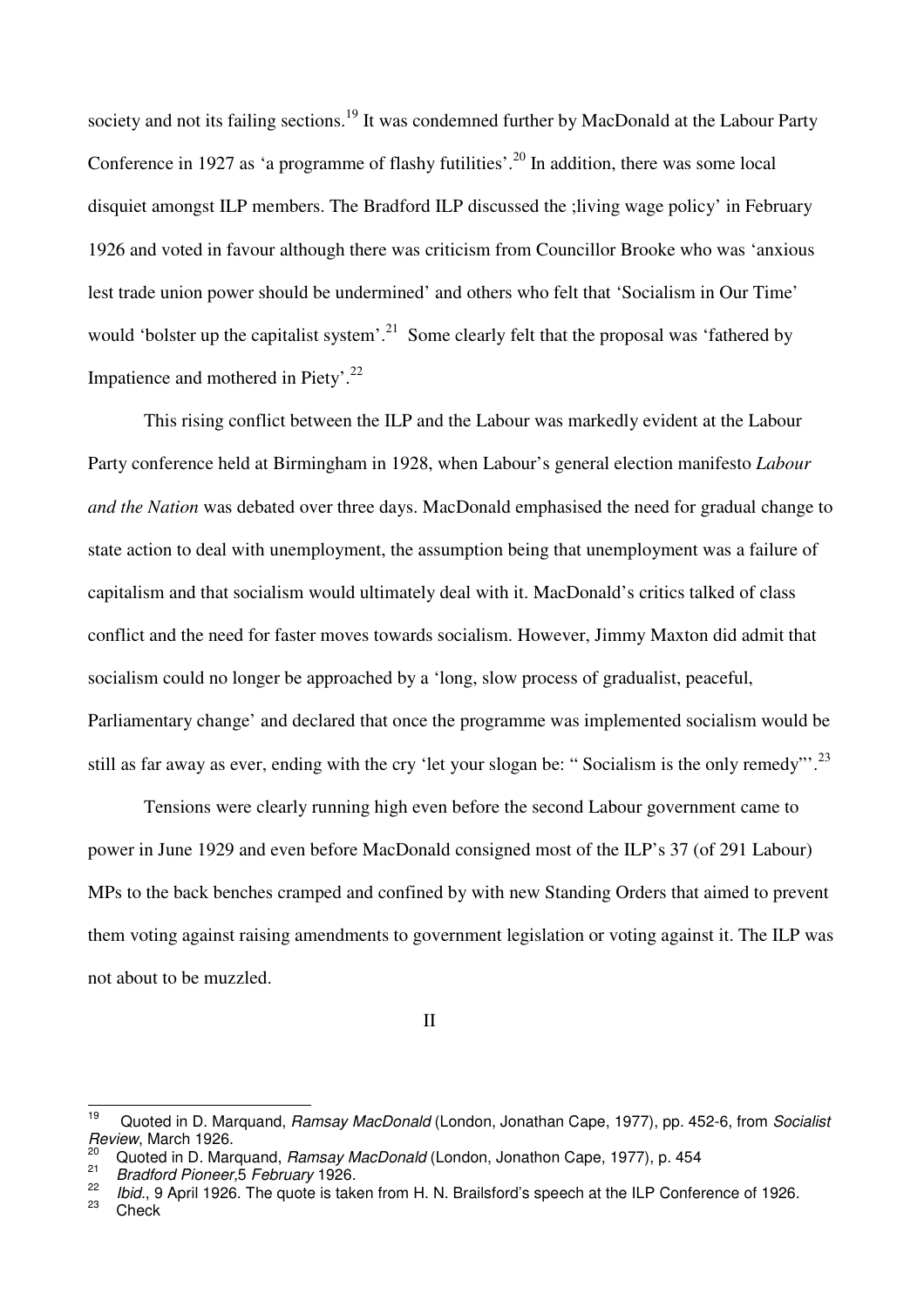Shortly after the ILP disaffiliated from the Labour Party in July 1932, Brockway wrote an article on 'Why the ILP left the Labour Party'. In it he stressed emphatically that 'We have heard much of loyalty. It was not that the ILP which was guilty of disloyalty. It was the Labour government.<sup>24</sup> He reiterated that the ILP had always maintained its freedom of action in the House of Commons, whilst remaining loyal to the socialist decisions of Labour Party conferences, but explained how it had become disenchanted by 'gradualism' of the Labour Party and the policies of the second Labour government. To him, and many members of the ILP, the Labour government had abandoned its responsibility to introduce socialism. To Brockway it was the 'gradualism' of the Labour Party and the capitalism of the Labour government that had led to the ILP's disaffiliation and he anticipated a new more revolutionary approach to socialism, whilst reminding his readers that it was going to be one developed by the ILP in a British context not one adopted by the Communist Party: 'The rigidity of mind and method of the British Communist Party makes it incapable of appealing to the mass British working class or of adopting policies applicable to the British situation.<sup>25</sup>

 Brockway had previously listed the failures of the Labour government at the Easter Conference of the ILP in 1932 when, as Chairman, he had discussed 'The Coming Revolution'.<sup>26</sup> His argument was that the Labour Government had failed because it did not press forward with socialist policies. He dismissed the view that it could not act because it was a minority government by stressing that, in that case, it should not have taken office. But he argued that even as a minority government it could have pressed ahead with socialist measures and forced the other political parties to reject them and form a coalition government, or that it could have ignored parliamentary defeats and hung on to power as long as it could in an attempt to highlight the need for socialist measures. Instead it flirted with capitalism: 'It meant going from compromise to compromise. It meant that a Government which called itself Labour actually became the instrument of making the

 $\frac{1}{24}$  New Leader, 5 August 1932. 25

Ibid.. 26

Ibid., 1 April 1932.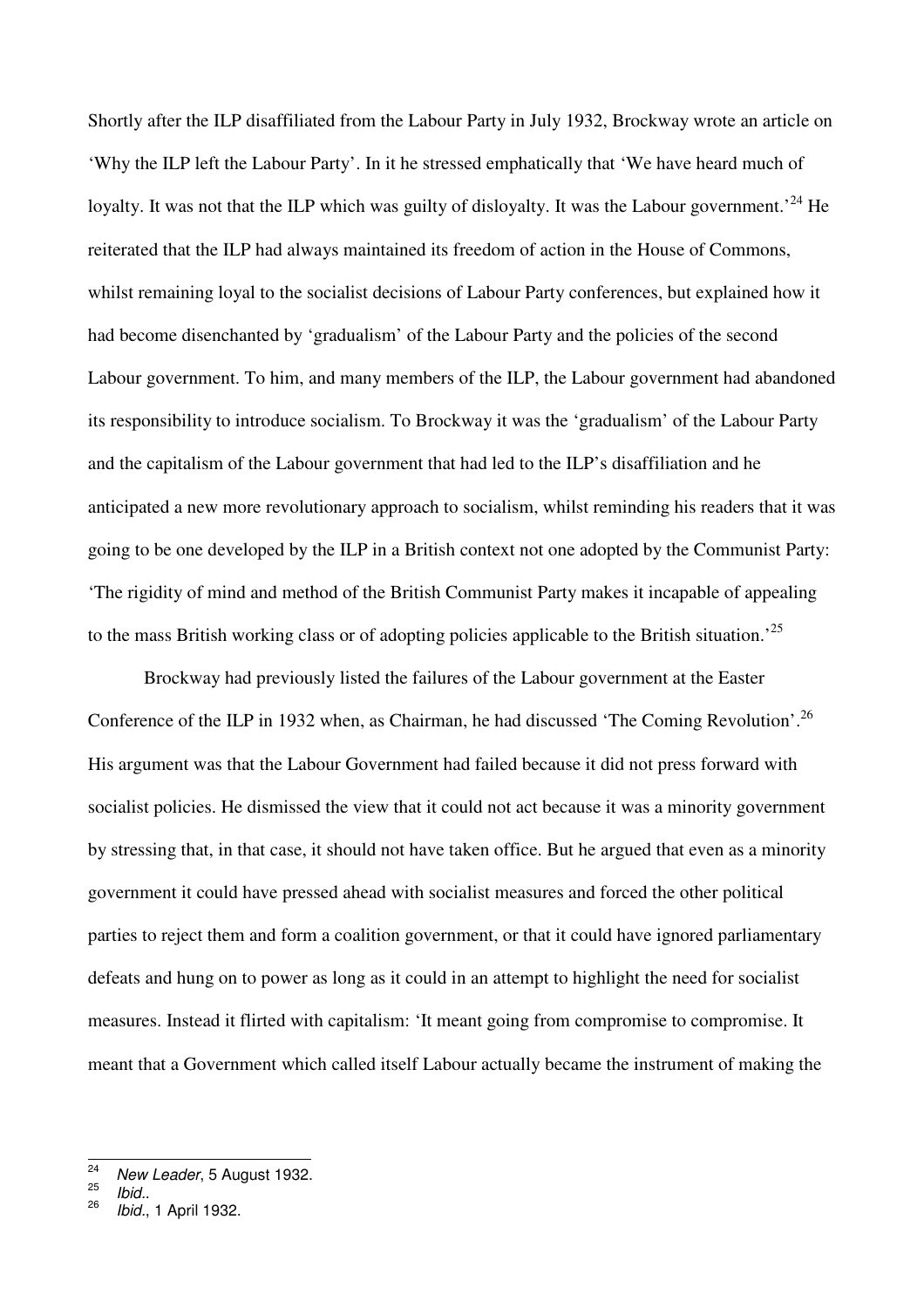condition of the working class worse,....<sup>27</sup> Brockway then outlined some of the policies of the Labour government, and particularly the Anomalies Bill, which deprived many unemployed married women of their rights to insurance. In the final analysis, Brockway's explanation of the failure of the second Labour government and disaffiliation was that gradualism would not achieve socialism and that the minority Labour government simply failed to carry out socialist policies. The failure of the second Labour government was to be the platform for a flexible and more revolutionary policy that would be fought out within the ILP throughout the 1930s.

#### III

The second Labour government quite simply intensified the perpetual conflict of political independence between the ILP and the Labour Party. Reflecting upon the second Labour in January 1932, almost equidistant between the resignation of the second Labour government and disaffiliation, Brockway asserted that apart from the tensions between the ILP and the Labour Party in the 1920s 'There was the further shock which followed the futility of the Labour Government of 1929 to 1931.<sup>28</sup>

From the formation of the second Labour government in June 1929 the ILP MPs were opposed to many of its policies. Maxton and most sections of the ILP opposed to the Labour Government's Unemployment Insurance proposals in the autumn of 1929, advocating amendments which it considered to be in line with the more generous approach agreed at Labour Party conferences and the Trades Union Congress.<sup>29</sup> The complaints of Fred Jowett, Jimmy Maxton and John Wheatley were that only an extra £12 million per year was being made available for the unemployed and that a higher level of expenditure was required, that they could not agree with the 'not genuinely seeking work' clause which would have denied benefits to some of the unemployed, and that they objected to the clause preventing payments to the newly unemployed for the first six

 $\frac{1}{27}$ Ibid.

<sup>28</sup> New Leader, 15 January 1932.

<sup>29</sup> Ibid., 12 June 1931.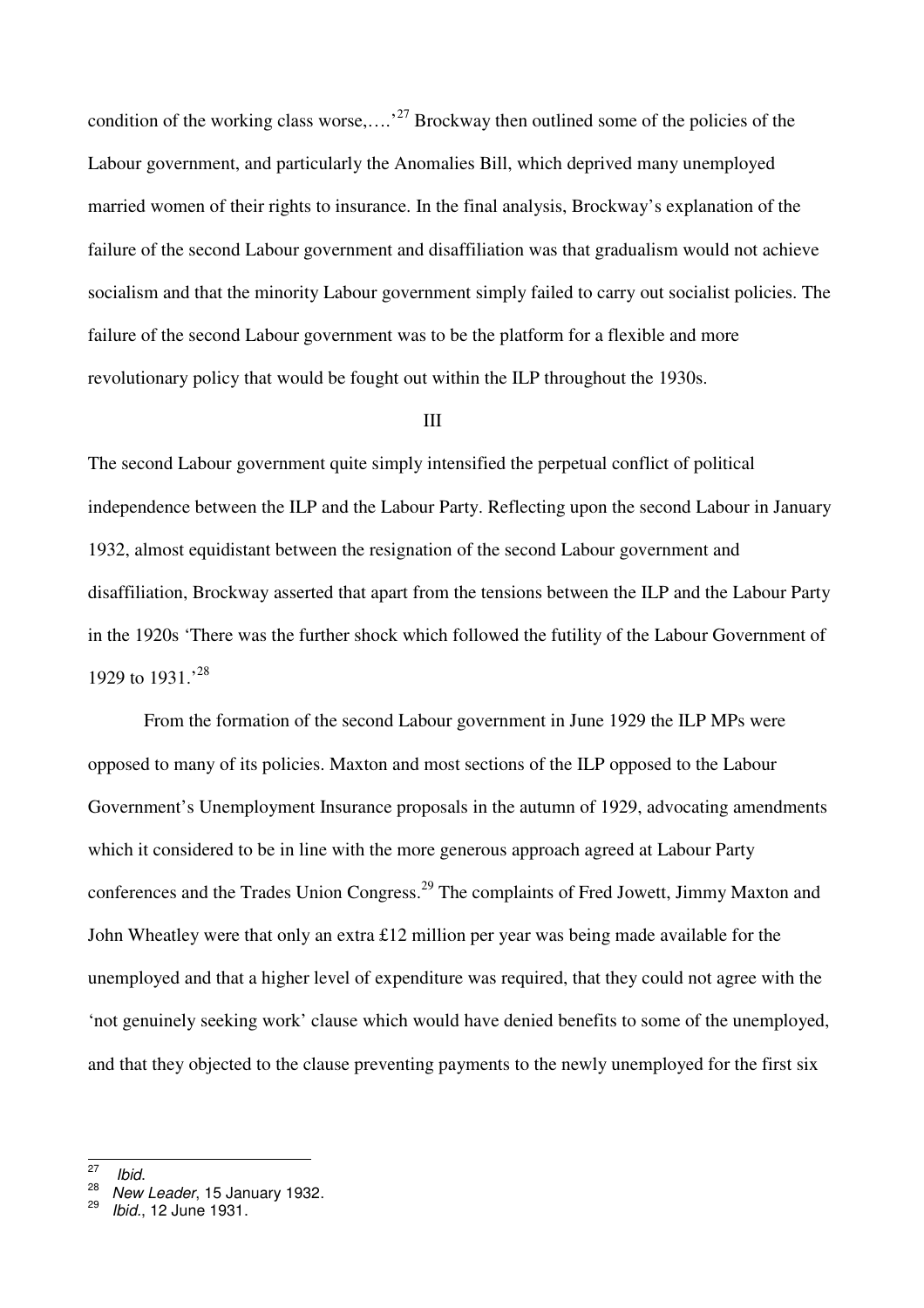days.<sup>30</sup> In the end, the Government proposals were amended and 'dole', or transitional payments for those without automatic benefits who had made contributions to the Unemployment Fund, was made easier to obtain. However, this opposition to the unemployment policies signalled both the difficulties that were to emerge between the ILP and the second Labour government and the serious tensions within the ILP between its factions within its Parliamentary Group and throughout the country.<sup>31</sup>

The fact is that the actions of Maxton, Jowett and Wheatley led to some criticism of the second Labour government. Patrick Dollan, and a large section of Scottish ILPers, remained loyal to the second Labour government. Indeed, one ILP loyalist reflected that 'Wheatley will stop at nothing in his frenzy to bring Mac down.'<sup>32</sup> Evidently, not all ILP members saw the second Labour government as already being a failure.

Initially there was a willingness amongst some of the ILP rank and file in the regions to accept that this issue was a teething problem faced by a minority government. A Huddersfield ILP wrote that.

Prevented from carrying out a real Socialist programme, through the lack of a

Parliamentary majority, the Government has nevertheless made every effort to put

some new spirit into capitalist enterprise. A new overseas Trade Development Council

has been created and the Trade Mission are to go, or have gone, to South America....<sup>33</sup>

This particular passage, indeed, hints at acceptance of MacDonald's general assumption that

socialism would arise out of the success of capitalism. Such optimism was not to last.

Within a few months of this conflict the ILP felt obliged to re-iterate its long-held belief that it had a duty to act as the socialist conscience of Labour. Its long-assumed political and tactical

<sup>30</sup> <sup>30</sup> Referred to in the *Bradford Pioneer*,, 22 November 1930.

Howell, MacDonald's Party, pp. 289-91, indicates the extent of the division within the ILP ranks over the action in the House of Commons and the nature of four meetings by the Parliamentary Group of the ILP.<br>32 I lhid in 201 Ibid., p.291.

<sup>33</sup> Huddersfield Citizen, September 1930.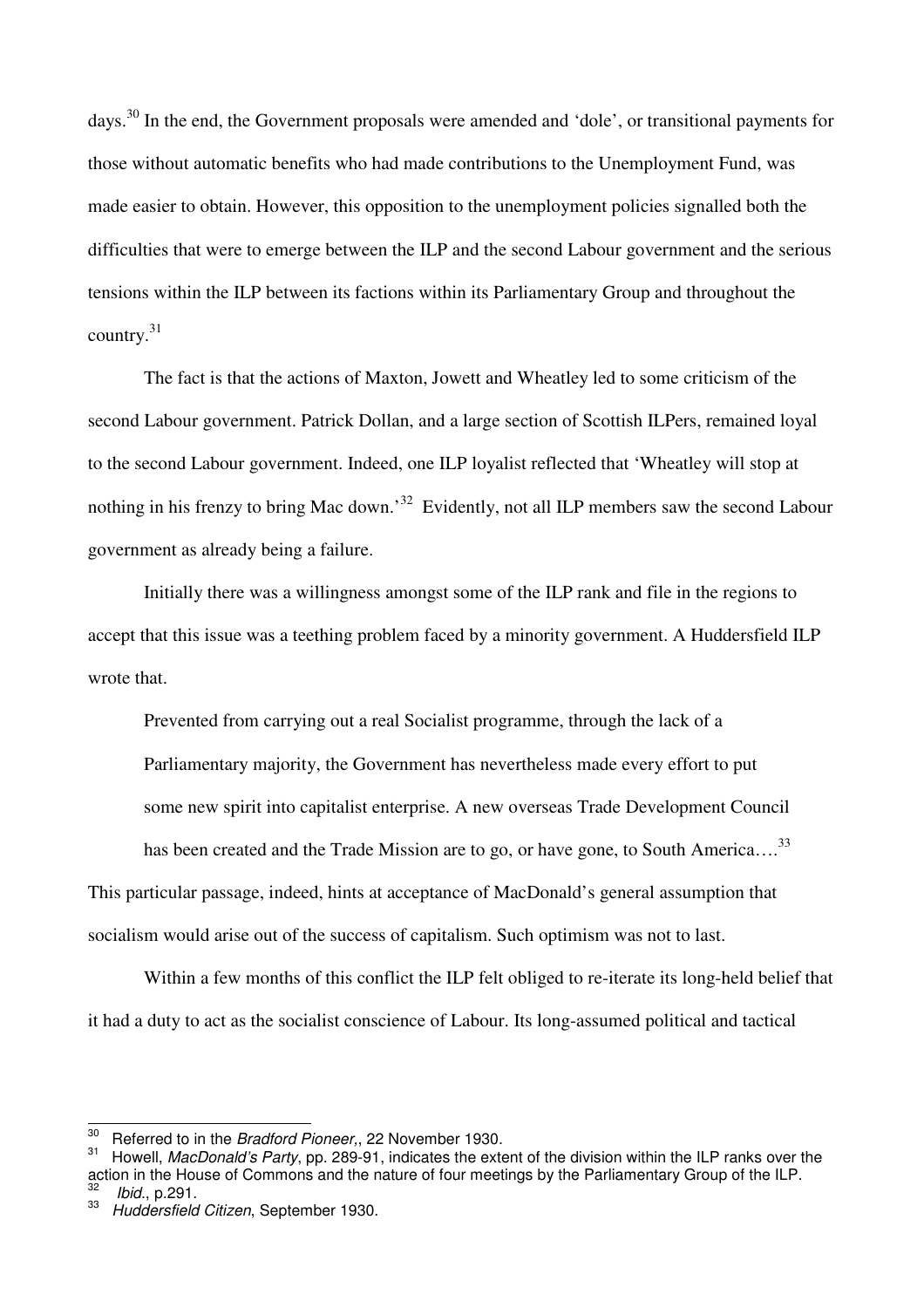independence was asserted further by the National Administrative Council's statement to the ILP Conference of Easter 1930:

 But the I.L.P. has always been an independent Socialist organisation making its distinctive contribution to Labour Party policy and having its distinctive function within the Party. Whilst the I.L.P. has worked with loyalty to the Labour Party principles, its liberty of action when fundamental Socialist issues are involved has not been questioned. Throughout the period of the war, and on many occasions before and since, I.L.P. members in Parliament, including several members of the present Government, have felt it necessary to vote according to their convictions, even though the majority of the Party took another view.

 The suggestion is now made that all Labour members of Parliament and all Labour candidates should undertake never to vote against the Government. It is unreasonable to ask members of the Party to accept without question all the proposals of the Government when those proposals are not themselves subject to the decisions of the Parliamentary Party, and in many instances do not comply with the programme authorised by the Labour Conference.<sup>34</sup>

The ILP was prepared to reprimand the recalcitrant child it had helped to produce, as it fledged into the party of government. Indeed, James Maxton, the Chairman at the 1930 ILP Conference, informed his audience that despite the Labour Party declaring itself to be socialist in 1918 the ILP, after a lengthy debate concluded in the early 1920s that 'our work was not nearly finished and that we should apply our minds to bringing Socialism in to the political and social affairs of this nation as an objective of speedy realisation'.<sup>35</sup> To Maxton and the ILP the Labour government was far too gradualist and ineffective and believed that a more revolutionary approach

 $\overline{a}$ 

J. Maxton, Where the I.L.P. Stands (London, ILP, 1930), p.14.

<sup>&</sup>lt;sup>35</sup> *Ibid.*, p. 4.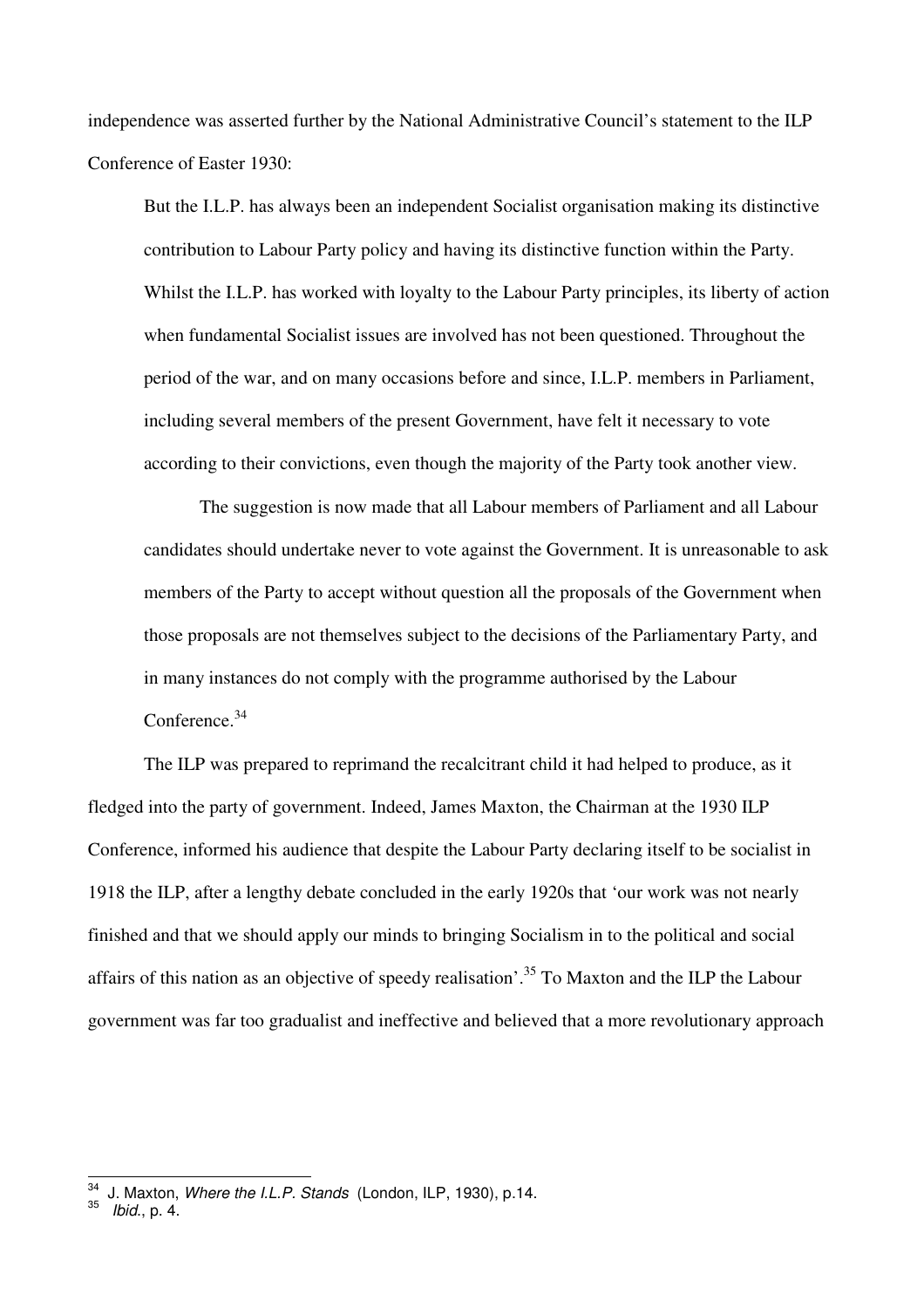to socialism was required. His speech on this was subsequently published in a pamphlet entitled *Where the ILP stands*. 36

As a result, the ILP was frequently opposed to the legislation of the Labour government. As already seen, it was particularly concerned about unemployment and poverty at the end of 1929, seeking to amend the Unemployment Insurance Bill of 1929. It also sought to amend the Coal Mines Bill of 1930, in order to introduce a minimum wage. It made amendments to the attempt to form a Public Loans Board. In October 1930 Fred Jowett, the ILP MP for Bradford East, moved an amendment to the King's Speech explaining that 'Socialism is the official policy of the Labour Party and it was not recognised in the King's Speech.<sup>37</sup> The ILP also opposed local interference in the maintenance allowances in the Education Bill and also sought the extension of rights during the discussion of the legislation on National Health Insurance between December 1930 and January 1931, stressed the need for extended membership on the Committee of Privileges, opposed all army, navy and air force estimates as a matter of principle, and demanded an alternative vote in the Representation of the People's Bill.<sup>38</sup> There was also a general criticism of the Labour government's failure to put into place a trial for the Meerut prisoners in India.

At the Labour Party annual conference held at Llandudno in October 1930, famous more for the debate and vote on Mosley's policy than anything else, the MacDonald, by popular acclaim, made a brilliant speech in defending the government's performance on public works for the unemployed. Nevertheless, Maxton, moved what was effectively a vote of censure on the Labour government but it was defeated by  $1,800,000$  votes to  $330,000$ .<sup>39</sup> In the wake of this the ILP Parliamentary Group discussed the Mosley 'memorandum' economic policies for Britain and rejected them, although five ILP MPs did support Mosley's radical policies. But that was merely an interim distraction and more serious conflict was to come.

<sup>36</sup> James Maxton, Where the ILP Stands: Presidential Address of J. Maxton (London, ILP Publications, 1930), a 15 page pamphlet.

Brockway, Socialism over Sixty Years, p. 270. 38

 $\frac{38}{39}$  New Leader, 12 June 1931

Labour Party Conference Report, 1930 (London, Labour Party, 1931), p. ?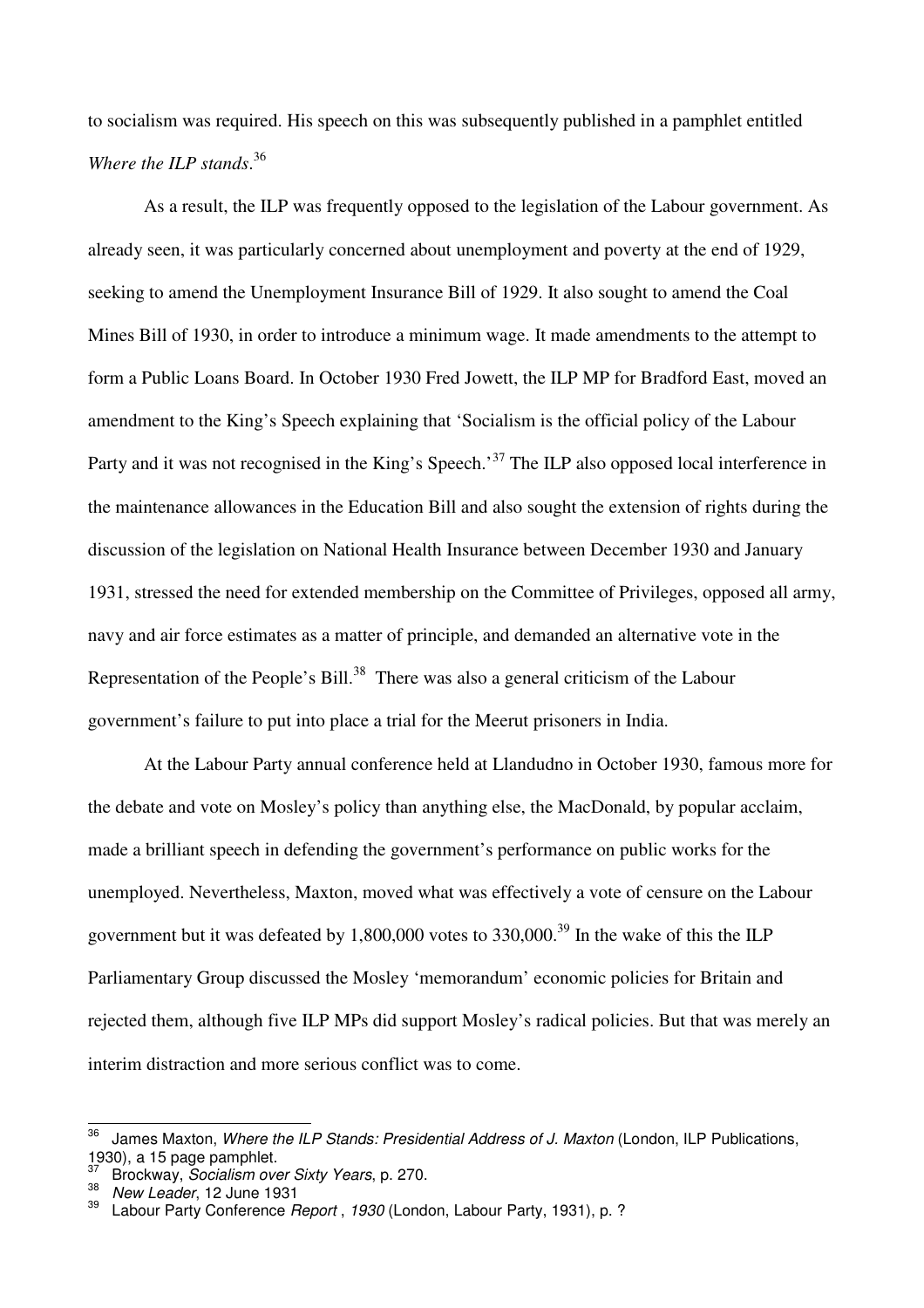Subsequently, the ILP's disagreement on the policy for the unemployed led to a speech by Brockway in the House of Commons, made at the time of the Conservative Motion of Censure of 1 April 1931, to be published under the title *A Socialist Plan for Unemployment.* The Conservative vote of censure was based upon the failure of Labour's unemployment but the ILP amendment to this outlined a socialist policy for unemployment based upon the Socialism in Our Time programme of establishing a living wage, raising the school-leaving age, reducing the hours of the working week, increasing old-age pensions, unemployment allowances and widows pensions, developing a national housing scheme, and extending credits to Russia in the areas of shipbuilding and engineering. On this occasion the ILP voted against the Conservative motion of because it felt that 'the Conservative Party are more the political enemies of the unemployed than any other section.'<sup>40</sup> Brockway dismissed the Conservative policies on unemployment as attempts to further worsen the condition of the unemployed by reducing 'dole' and attempts drive the long-term unemployed to despair by separating those unemployed for more than a year from the rest of the unemployed. Brockway attacked their penchant for tariffs, which he saw as equally unsatisfactory as free trade. Reflecting the ILP position, he criticised the failure of the Labour government to tackle unemployment through socialist measures, regretted its acceptance of the need to increase productivity before unemployment could be properly tackled, and reminded the Government that whilst the ILP group would vote against the Conservative censure but 'if the Government are to secure our support, their unemployment policy must be based upon Socialist principles'.<sup>41</sup> Ultimately, that meant to the ILP a minimum standard of living, nationalisation and national planning, and the setting up of import and export boards to control imports and exports.

The second Labour government did not heed the warning from, what was by then, the fragmented ranks of the ILP Parliamentary Group that was divided and losing some ILP MPs to Mosley's New Party. Most famously the ILP rebels opposed the second Labour government's

 $\overline{\phantom{a}}$ 

A. Fenner Brockway, A Socialist Plan for Unemployment: Speech by A. Fenner Brockway (London, ILP, 1931), p. 3.

<sup>41</sup> Ibid., p. 8.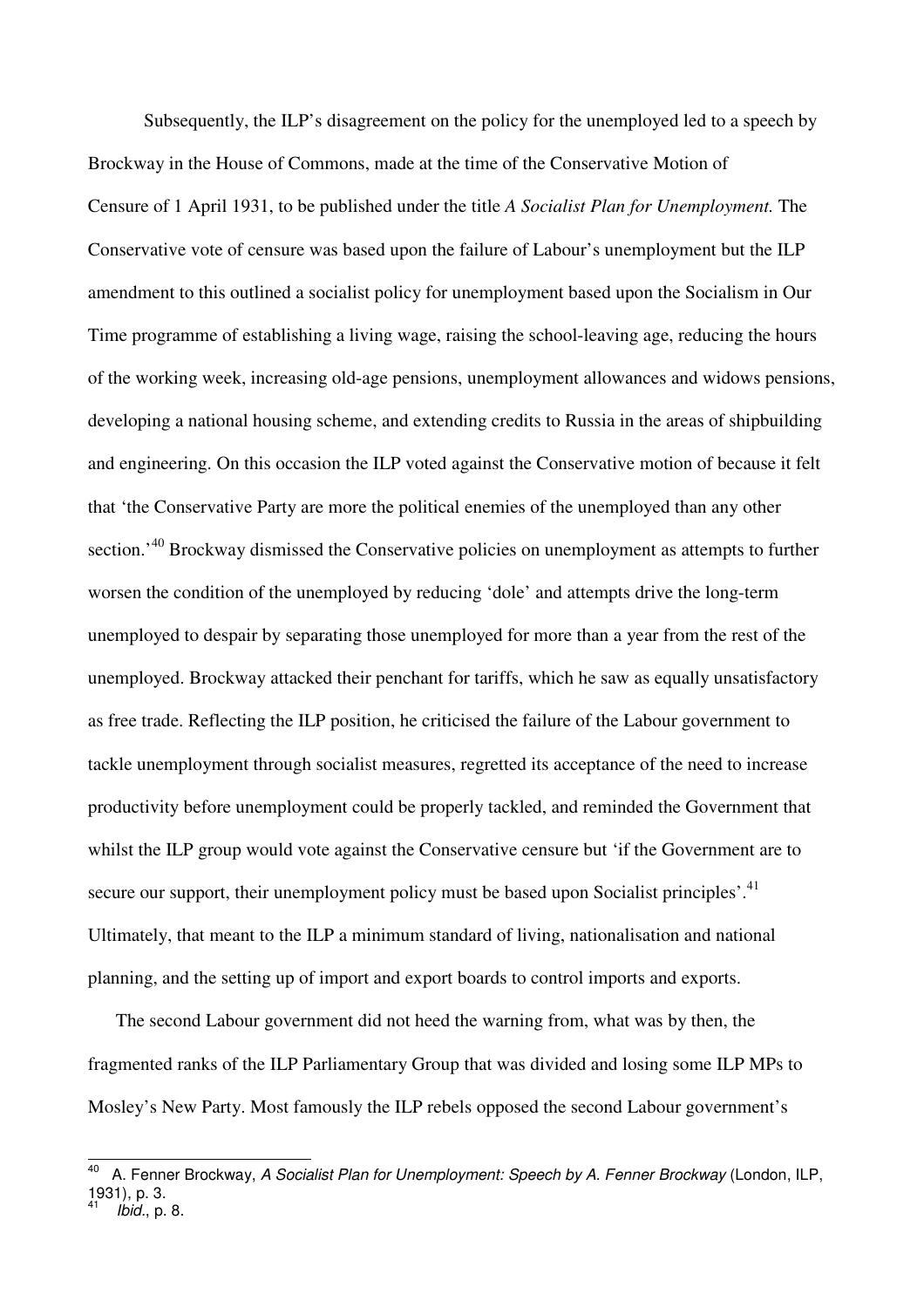Anomalies Bill, debated in Parliament in June and July 1931. When enacted it eventually deprived up to 200,000 insured married women of the right to unemployment benefits simply because they were unemployed but married to employed husbands and working in areas where there was no work and where they were deemed as not 'genuinely seeking work'.<sup>42</sup> This was blatantly discriminatory for it did not relate to men, married or single, or single women, who had paid their contributions but were seeking work in similar areas where there was no work to be had. The Bill was introduced by Margaret Bondfield, the Minister of Labour, and supported by Dr. Marion Phillips, MP for Sunderland and secretary and Chief Woman Organiser of the Women's Section of the Labour Party.<sup>43</sup> Although the second reading was carried overwhelmingly by 231 votes to 19, with about 60 per cent of MPs not voting, it was a mixture of ILP MPs and Conservatives who opposed this measure which was designed to save a mere £5 million for the Treasury.

George Buchanan, Jimmy Maxton and Fenner Brockway headed a small group of about a dozen ILP 'rebel' MPs, including Fred Jowett , Jennie Lee and J. F. Horrabin , who opposed the Bill. Brockway asked 'Why do women who claim their legal rights become spongers?' adding that 'The working women who is married if she has a legal right to benefit has the right to get it without being blackballed and libelled….<sup>44</sup> He also complained of the 'grave abuses that the unemployed suffer<sup>'.45</sup> As a result they forced an all-night session in which they forced 32 divisions on the Bill. However, it was Duff Cooper, a Conservative MP, who probably did the Government most damage when he accurately reflected that

There had been only two whole-hearted and effective speeches made on behalf of the Bill, the speech of the right hon. Lady who introduced the Bill and the speech of the hon. Lady the Member for Sunderland. It is remarkable, perhaps regrettable, that a Bill that is going to affect so seriously the position of so many married women could find only two sound

 $42<sup>°</sup>$ <sup>42</sup> .Labour Party Conference Report , 1930 (London, Labour Party, 1931), p. ?

<sup>&</sup>lt;sup>43</sup> Marian Goronwy Phillips, A Woman of Vision: A Life of Marion Phillips (Bridge Books, 2000).

Parliamentary Debates, House of Commons, 254. col. 2129, 8 July 1931.

<sup>45</sup> Ibid., 254, col. 2189, 8 July 1931.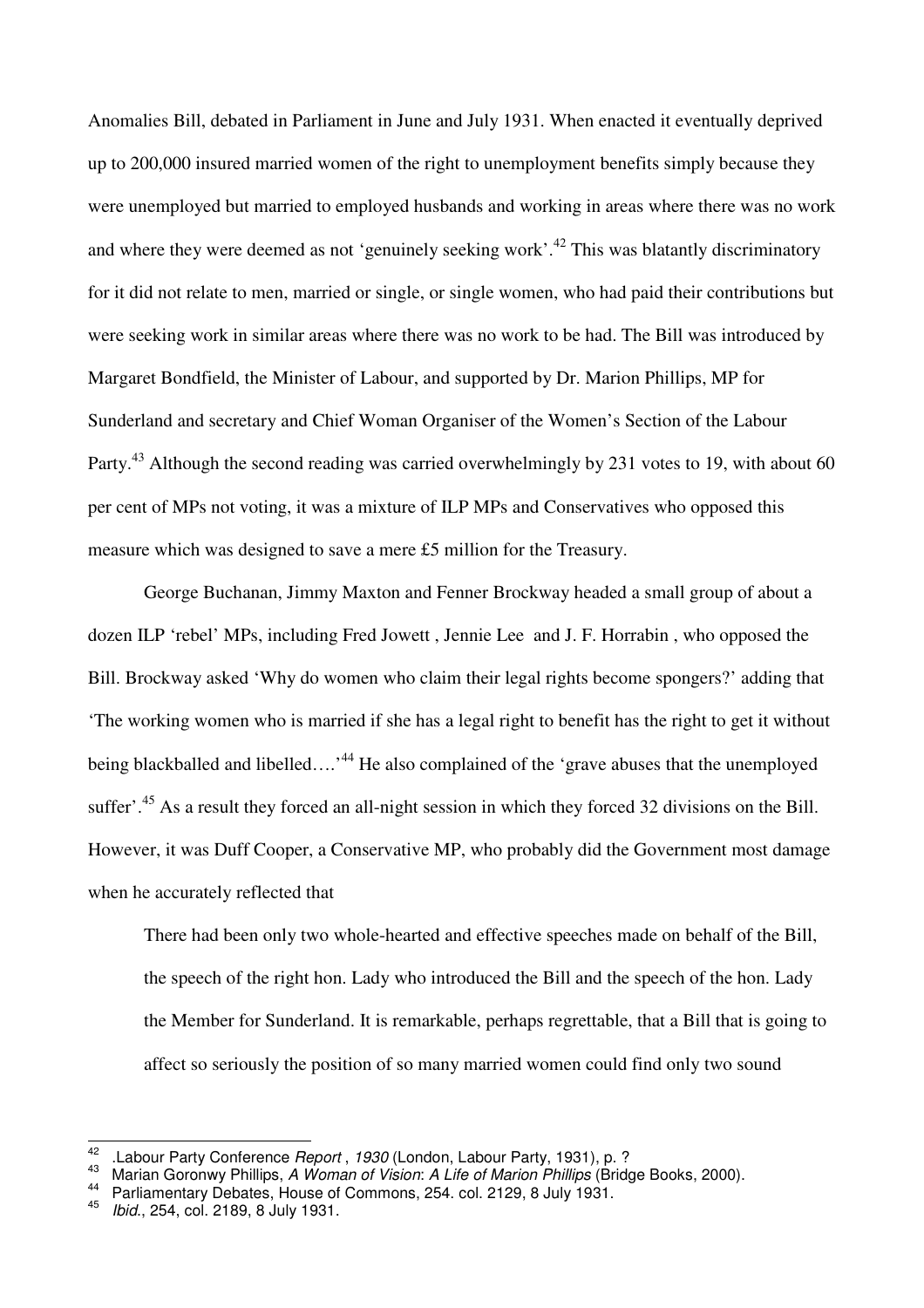supporters in the house, and both should be ladies and both should be single. $^{46}$ 

Indeed, the Anomalies Bill was considered by Brockway to be the overwhelming justification for the ILP's willingness to flout Labour's new Standing Orders.<sup>47</sup> At the subsequent ILP' Easter Conference of 1932, he reflected that this Bill was one of the worst examples of the failure of the second Labour government:

The Labour Government became responsible for this cruel measure as a result of one of the meanest capitalist agitations this country has ever witnessed. It was in literal truth an agitation to rob the pittance of the unemployed in order to safeguard the luxury incomes of rich from increased taxation. The same agitation compelled the representatives of the Labour government to accept the principles of the Means Test on the Parliamentary Committee and to agree the May Committee which resulted in the cut in unemployment benefit rates, the wages of public workers, the social services – which the National Government has since imposed.<sup>48</sup>

Throughout the period of the second Labour government, then, the ILP had been critical of many of Labour's policies. Indeed, even when it supported the Government against a motion of no confidence on 1 April 1931 Fenner Brockway made it clear that the ILP support was because it feared the opposition parties had no better plans than Labour for the unemployed, although Brockway added that he also hoped that the government would introduce an unemployment policy based upon 'Socialist principles' and that that would gain the support of the back-benchers.<sup>49</sup> The ILP's political support was conditional.

 The political defection of Ramsay MacDonald in August 1931, his formation of a National Government, and the calling of a general election in October 1931 brought matters to a head. The Labour Party demanded that all its parliamentary candidates should sign a document accepting the revised Standing Orders of the Labour Party. As a result 19 ILP candidates refused to sign and were

<sup>—&</sup>lt;br>46 Ibid., 254, col. 2210, 8 July 1931. 47

New Leader, 1 April 1932. 48

 $\frac{48}{49}$  *Ibid.*, 1 April 1932.

Fenner Brockway, A Socialist Plan for Unemployment (London, ILP, 1931), p. 8.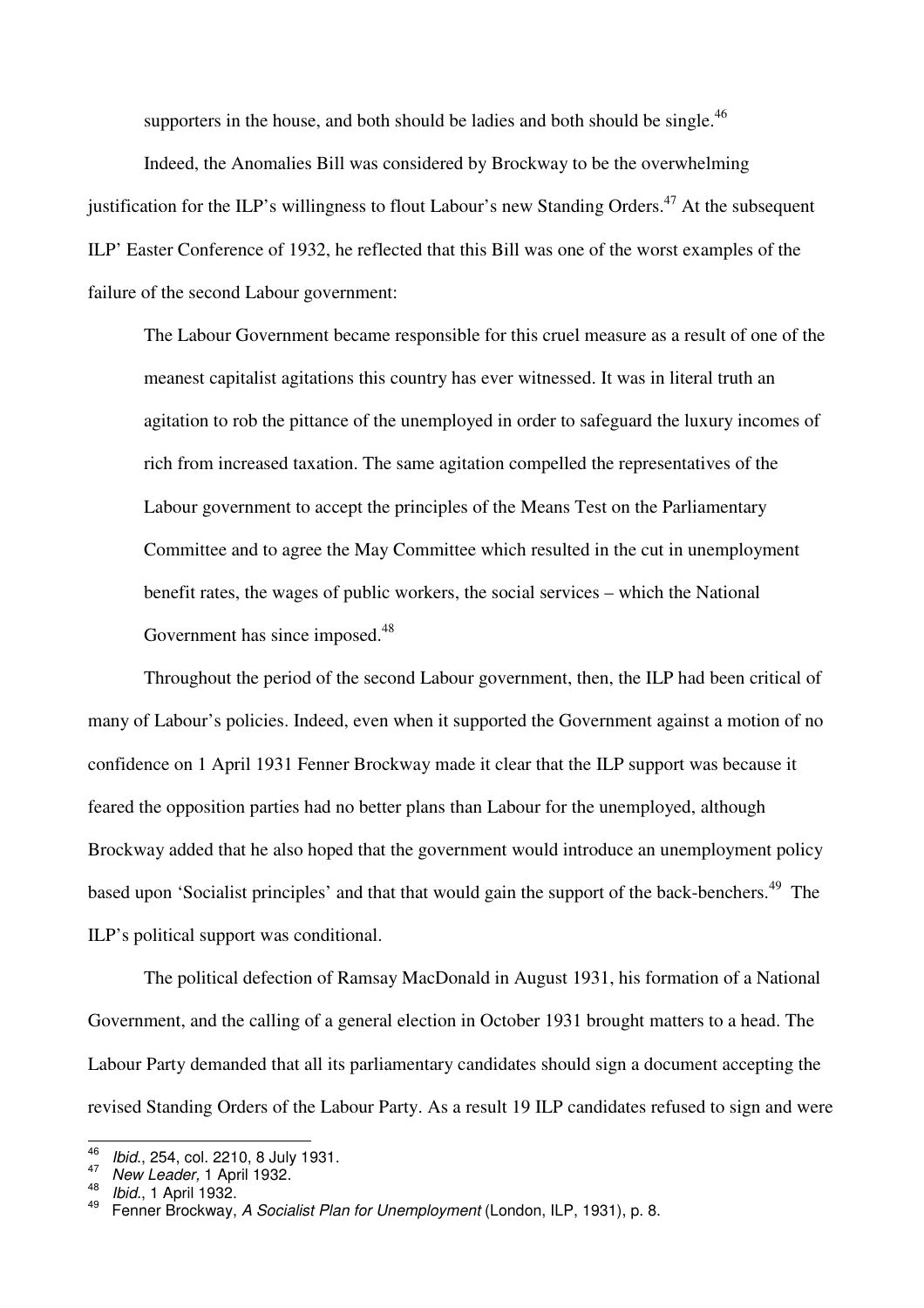thus not endorsed by the Labour Party. Three of them were amongst the five ILP MPs who were elected in the 1931 general election – Jimmy Maxton, R. C. Wallhead and John McGovern and were joined by two successful ILP trade unionists, David Kirkwood and George Buchanan, who also declined to accept Standing Orders. These five ILP MPs formed the ILP Group in the new Parliament and were not admitted to the meetings of the PLP. Matters were not helped by the fact that the Labour Party Conference of October 1931 did not accept that the ILP could act as the organised socialist conscience of the Labour Party. Negotiations between the ILP and the Labour Party faltered and the issue of disaffiliation was seriously raised at the ILP's 'Easter Conference of 1932 whereby a narrow majority [188 votes to 144] the delegates rejected disaffiliation and voted in favour [by 250 to 53] of the Scottish amendment for conditional affiliation.

A similar motion at the Easter Conference of 1931 had been defeated by 173 votes to 37 Nevertheless, as a result of the 1932 vote negotiations were re-opened between J. S Middleton, Assistant Secretary of the Labour Party, and John Paton, of the ILP, in the hope that a compromise might be arranged. In the end, this was not to be for, as already indicated, the negotiations of May to June 1932 failed to achieve a compromise.

### IV

Even though the vote in favour of disaffiliation was carried in July 1932 one must not assume that the majority members of the ILP were opposed to working with the Labour Party. As already indicated the resolution to disaffiliate from the Labour Party had not been carried. The fact is that many ILP supporters, former ILP and Labour MPs, had voted against the various pieces of legislation put forward by the second Labour government from time to time without wishing to disaffiliate or leave the Labour Party. The various estimates, offered by Brockway, Jowett, and others, suggest that 126 Labour MPs, from all sides of the Party, voted against the legislation put forward by the second Labour government.<sup>50</sup> Whilst some of those were ILP MPs who became

<sup>50</sup> Look at footnote 3.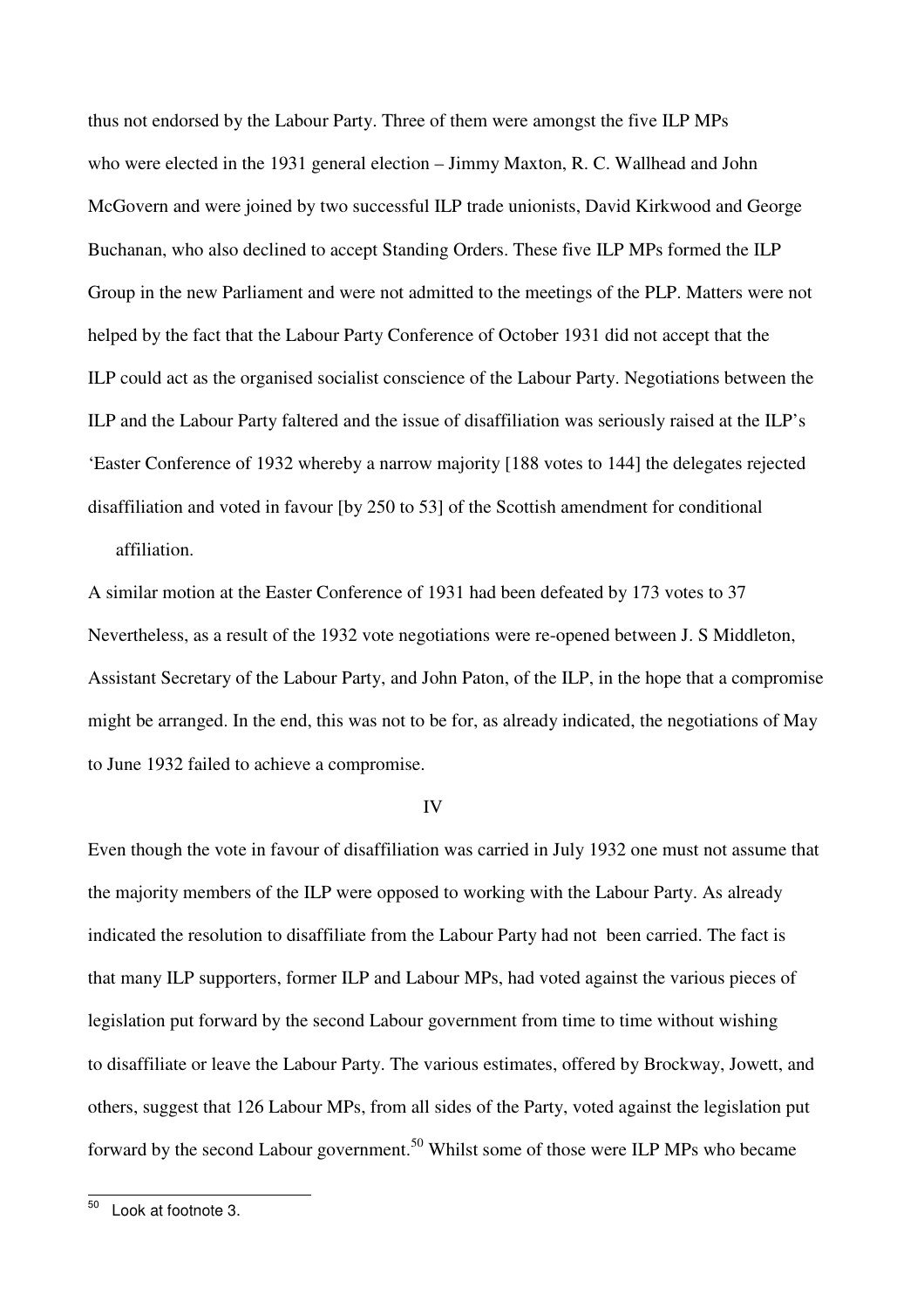committed to both disaffiliation and the new revolutionary policy others were not William Leach, an ILP MP for Bradford Central and Undersecretary in the Treasury of the first Labour government, was strongly opposed to disaffiliation and campaigned against it fervently in the *Bradford Pioneer,* the ILP and Labour paper. A close friend, and one-time employer, of Fred Jowett, the MP for Bradford East, he wrote numerous articles in the *Pioneer* at that time edited by Frank Betts, the father of Barbara Castle. Leach complained, contentiously, that the ILP was weakening the whole movement as it had the second Labour government, 'by its continuous assertion of Labour untrustworthiness, and yapping at the heals of the present leaders'.<sup>51</sup> In July 1932 he suggested that there were disappointed vanities at work within some sections of the ILP and 'that MacDonald and Co. have gone East, the disaffiliationists would go West. All the fruits of ill will, antagonism and open war are bound to follow in both cases.'<sup>52</sup>

 At the 1932 Bradford Special Conference itself E. F. Wise, one of the intellectuals in the Party who had been attracted into it by Clifford Allen, opposed disaffiliation stating that whilst 'he made no attempt to defend the actions of the last Labour Government, nor did he reject a simple vote against them. But he saw nothing in Standing Orders to prevent members saying what they pleased inside and outside the Parliamentary Labour Party.<sup>53</sup>

 Others agreed with this sentiment, and many members were to leave the ILP between 1932 and unable and unwilling to leave Labour or to accept the new revolutionary policy. Before the decision was taken John Arnott called for the Labour Party to prevent the ILP's defection.<sup>54</sup> The *Leeds Citizen* concurred and stressed that 'If the ILP is dissatisfied with the Labour Party it will not improve it by committing suicide in a passion of indignation.<sup>55</sup> In the wake of disaffiliation only one of the 32 members of the Labour Group on Bradford Council left the Labour Party, the Bramley ILP agreed to remain with the Labour Party, and on 24 September 1932 a Yorkshire Conference of

54 Leeds Citizen, 11 December 1931. 55

 $51$ Fenner Brockway, Inside the Left (1943), p. 238.

<sup>52</sup> Bradford Pioneer, 8 July 1932.

 $53$  New Leader, 5 August 1932.

Ibid., 29 January and 1 April 1932.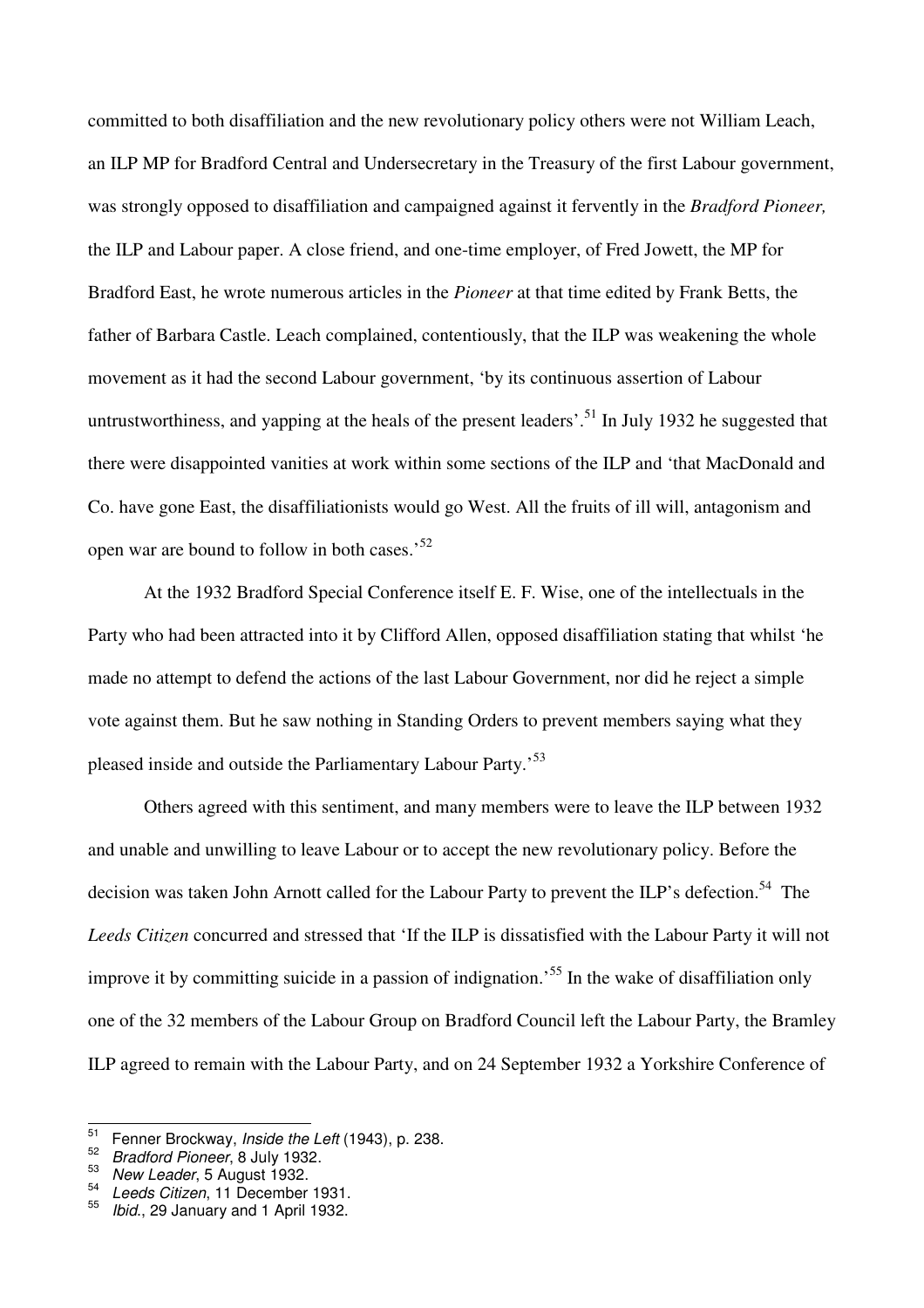Affiliated ILPers was held.<sup>56</sup> Patrick Dollan, in control of a substantial proportion of the Glasgow ILP, formed the Scottish Socialist Party which claimed 107 ILP branches and about 50 per cent of the Glasgow ILP membership, in an attempt to remain loyal to the Labour Party.<sup>57</sup> Others agreed with the sentiments and many others were to leave in 1934 and 1935, unable to accept the new revolutionary policy of the ILP or convinced of the need to develop Marxist policies. A rather sad editorial in the *Bradford Pioneer,* presumably written by Frank Betts. concurred with the fears of those who felt that the ILP would now go into political oblivion.

 The Independent Labour Party now joins the numerous small groups engaged in useless and obscure warfare against the organised Labour army**.** Along with the Communist Party, the Socialist Party of Great Britain and other eccentric groups quite unknown to the general public, the total sterility of a once great and influential party seems assured.<sup>58</sup>

In the end the ILP determined on disaffiliation, a course of action which a substantial part of its membership could not accept. It was only the furore caused by the second Labour government, and the constant pressure by Maxton, Brockway and the other leading figures, that seems to have given Brockway, Maxton, and others of a disaffiliationist mind the support they sought.

V

The Independent Labour Party was clearly at odds with the Labour Party throughout the 1920s and early 1930s. Yet once it had determined to continue as an independent socialist party affiliated to the Labour Party it had re-emphasised its continued commitment the introduction of socialism. It felt free to express its concern at the failure of the 1924 minority Labour government to press forward with socialist measures. Anxious to speed up the process of introducing socialism it developed the 'Socialism in Our Time' campaign in the mid 1920s, which brought it into conflict

<sup>—&</sup>lt;br>56 Bradford Pioneer, 5, 12 August, 9 and 30 September 1932; Leeds Citizen, 19 August 1932; City of Leeds Labour Party, Minutes, 13 October 1932. 57

Forward, 27 August, 3 September 1932, quoted in ,McKinlay and Smyth,' The end of the 'agitator workmen', p. 198.<br><sup>58</sup> *Prodford Pione* 

Bradford Pioneer, 5 August 1932.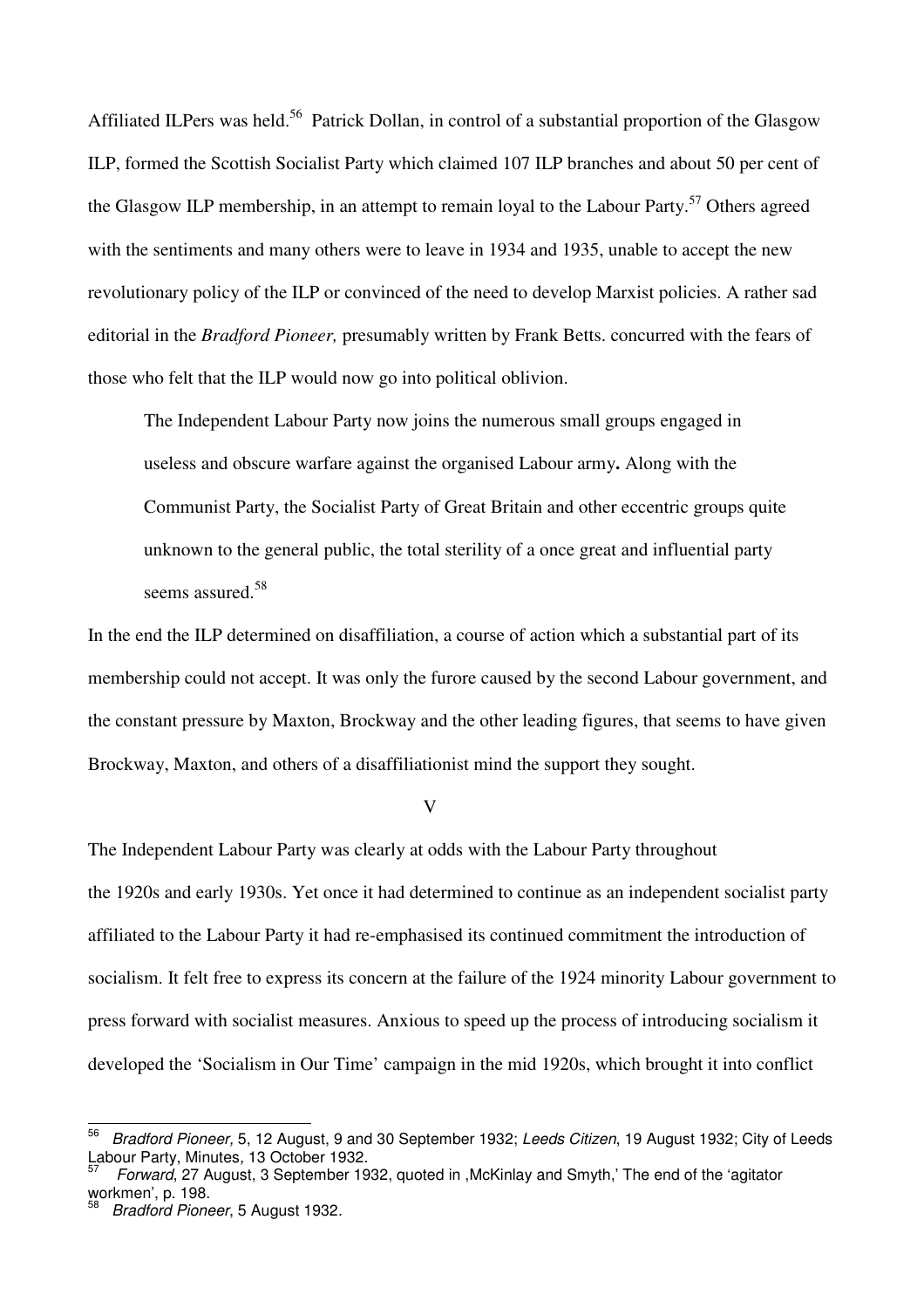with Ramsay MacDonald and the Labour Party. The final straw was the second Labour government which Brockway described as a 'futile failure'. Despite attempts to muzzle internal opposition through the revised Standing Orders of the PLP, the ILP MPs regularly voted against the second Labour government, particularly on the issue of unemployment. Its failure to deliver socialism, indeed its commitment to operating capitalism, convinced the ILP that it should pursue revolutionary rather than gradualist policies in establishing socialism. In the end that meant that the ILP some members of the ILP felt that would have to disaffiliate from the Labour Party. The problems with the second Labour government made the ILP's disaffiliation inevitable given the Labour Party's insistence upon imposing the new Standing Orders to prevent ILP MPs from voting according to their own wishes. The record of the second Labour government almost ensured that the ILP would flee the Labour Party nest. The timescale of the ILP's disaffiliation arises largely from what is perceived to be the failure and futility of the second Labour government.

#### VI

In any epilogue it is clear that the ILP abandoned its gradualist policy of 'Socialism in Our Time; when at its 1933 conference held at Derby it accepted a 'new revolutionary policy'. This was based upon a type of syndicalist workers'council programme, although it meant different things to different sections of the ILP. In it the ILP, advocated the creation of a United Revolutionary Party with the Communists and favoured approaching the Comintern, the international organisation of communism, for membership. The Revolutionary Policy Committee of the ILP, powerful in London and led by Dr. Cullen, pushed for a close association with the communists. However, it was opposed by the Unity Group, strong in London, East Anglia and Lancashire, that attempted to overturn the 'new revolutionary policy' and emphasise the parliamentary and ethical aspects of socialism but, failing to do so in 1934, separated from the ILP and formed the Independent Socialist Party, taking much of the ILP membership with it. Other Trotskyist elements formed the 'Marxist Group and also opposed the 'new revolutionary policy'. Finally, a fragmented and weakened ILP rejected any affiliation to the Comintern conference at its York conference in